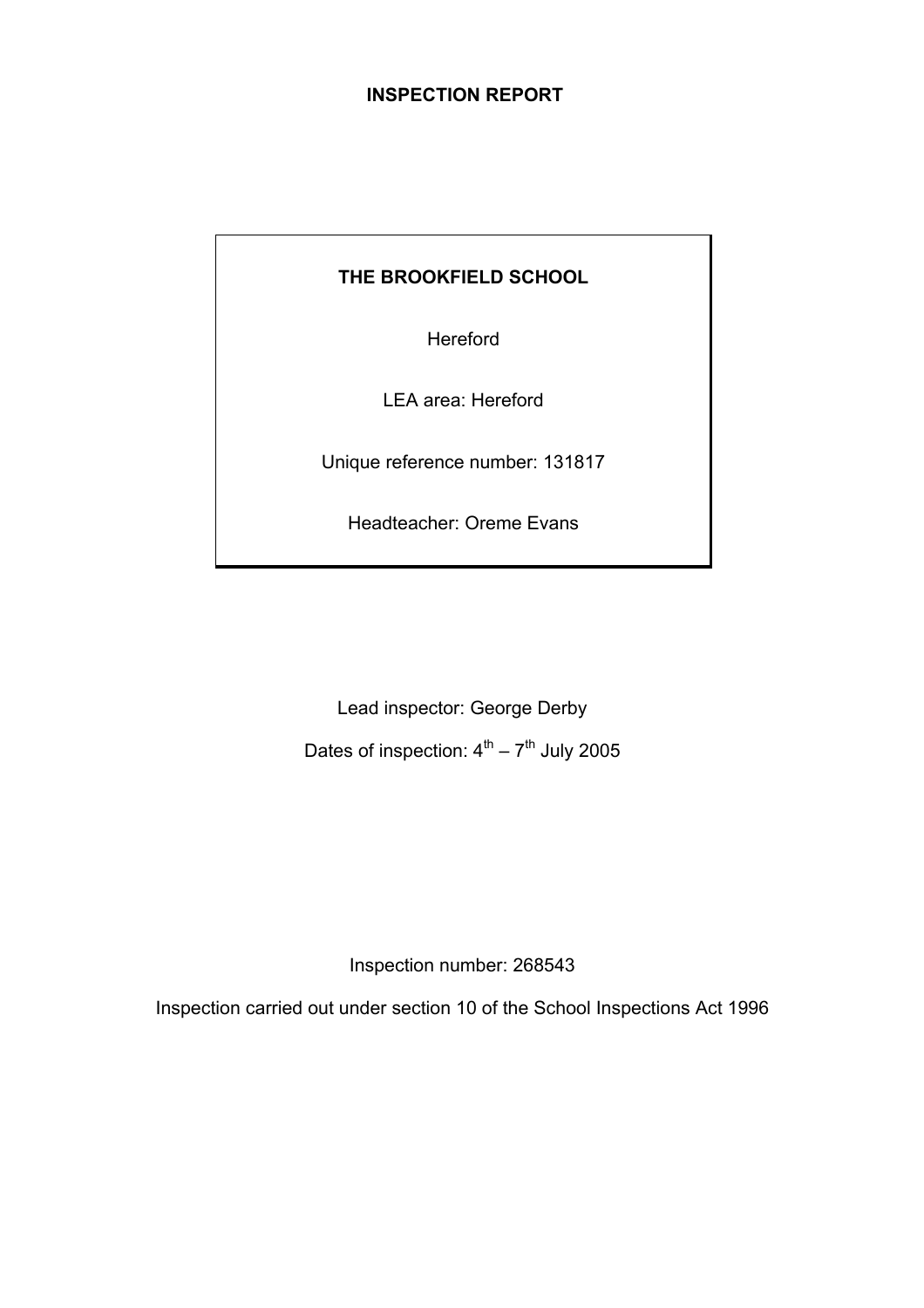#### © Crown copyright 2005

This report may be reproduced in whole or in part for non-commercial educational purposes, provided that all extracts quoted are reproduced verbatim without adaptation and on condition that the source and date thereof are stated.

Further copies of this report are obtainable from the school. Under the School Inspections Act 1996, the school must provide a copy of this report and/or its summary free of charge to certain categories of people. A charge not exceeding the full cost of reproduction may be made for any other copies supplied.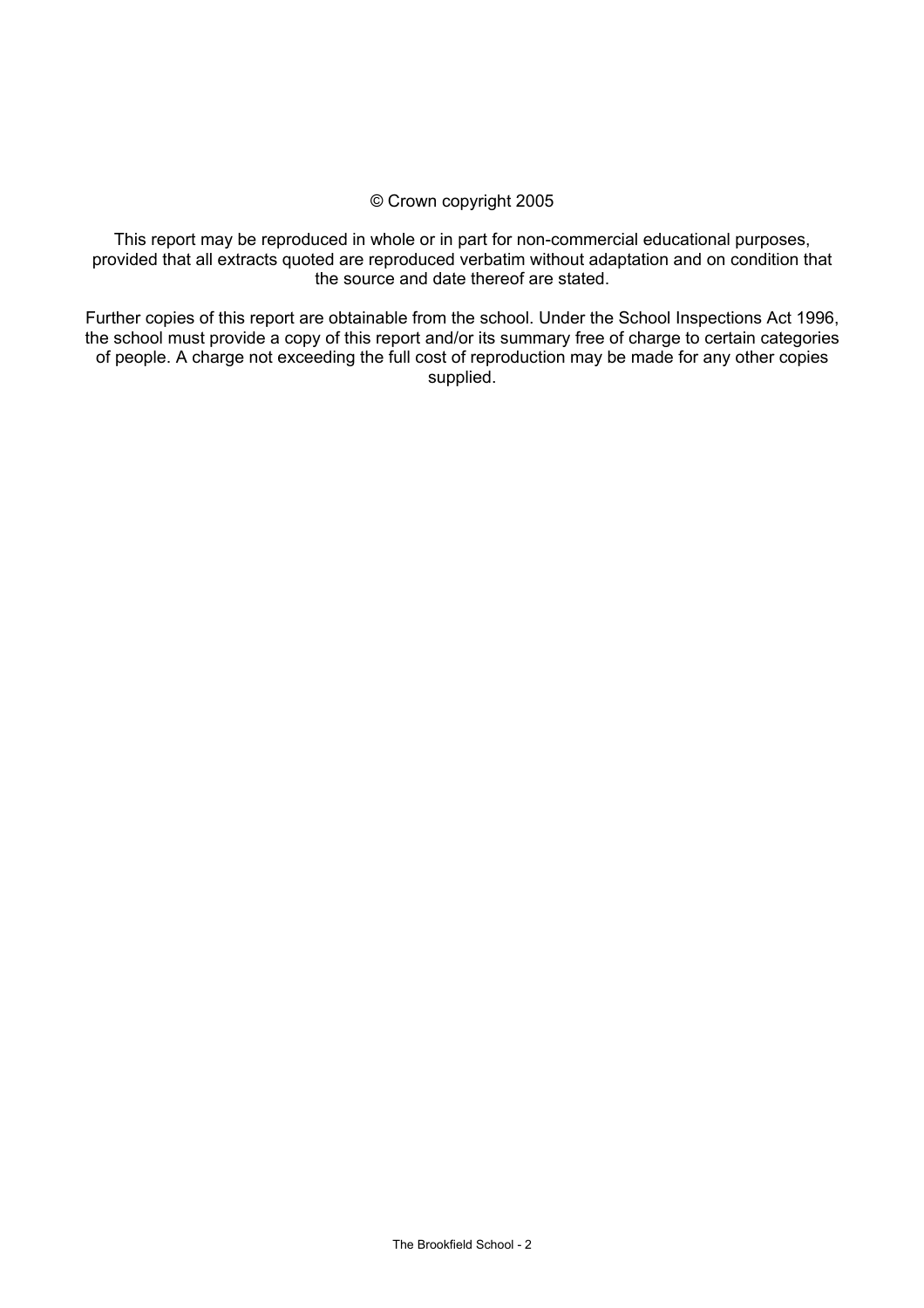## **INFORMATION ABOUT THE SCHOOL**

| Type of school:                                       | Special                            |
|-------------------------------------------------------|------------------------------------|
| School category:                                      | Community                          |
| Age range of pupils:                                  | $5 - 16$                           |
| Gender of pupils:                                     | Mixed                              |
| Number on roll:                                       | 49                                 |
| School address:                                       | <b>Grandstand Road</b><br>Hereford |
| Postcode:                                             | HR4 9NG                            |
| Telephone number:<br>Fax number:                      | 01432 265153<br>01432 275067       |
| Appropriate authority:<br>Name of chair of governors: | The Governing Body<br>Mrs B Jones  |
| Date of previous inspection:                          | $16^{th} - 17^{th}$ June 2003      |

## **CHARACTERISTICS OF THE SCHOOL**

The Brookfield School is an average sized special school for pupils with emotional and behavioural difficulties. It opened in 2002 as a new school in a new building. Late in 2002 it was placed in special measures, following its first inspection. In 2003 it was inspected again by HMI who removed it from special measures.

Many of the pupils' difficulties with behaviour stem from problems they have with their language, learning or social needs. Just over half of pupils are of average ability. Of the remainder, a small number have moderate learning difficulties or mild learning difficulties, some have specific learning difficulties and a few have mild forms of autism. Overall, most pupils enter the school with attainment which is below average. Many have gaps in their knowledge, often because of their time out of mainstream school due to exclusion. Although the school can take pupils from the age of five, it rarely does, and the current pupils range from Year 3 (eight years) to Year 11 (16 years). Nearly all the pupils are boys. The two girls in the school are educated in the special classes identified below. Eight pupils are taught in the primary class and secondary pupils are taught in four mixed age classes. The school draws its pupils mainly from Hereford and outlying areas. All pupils come from white (British) backgrounds and around 50 per cent are entitled to free school meals.

The school has two groups which differ in the way they work compared with the rest of the school. The intervention group admits pupils from mainstream school who are experiencing difficulty in coping with their behaviour in mainstream schools and who are at risk of exclusion. The pupils (up to eight in total from reception to Year 6) are dual registered and attend the intervention class usually for two or three days per week and from eight to 12 weeks in total. They return to their mainstream schools for the remainder of the week. This group is taught in the separate primary building on the school site. The Arrow Group pupils are those in Years 10 and 11 who have had considerable difficulty in the past engaging with education, usually had severe behaviour problems and their attendance has often been very poor. The group is situated offsite, approximately 10 minutes away. The group often use local facilities in order to develop their work-related skills.

The school gained a Sportsmark Gold award in 2003, a Football Association Charter Mark in 2004 and the Healthy Schools Award in 2005.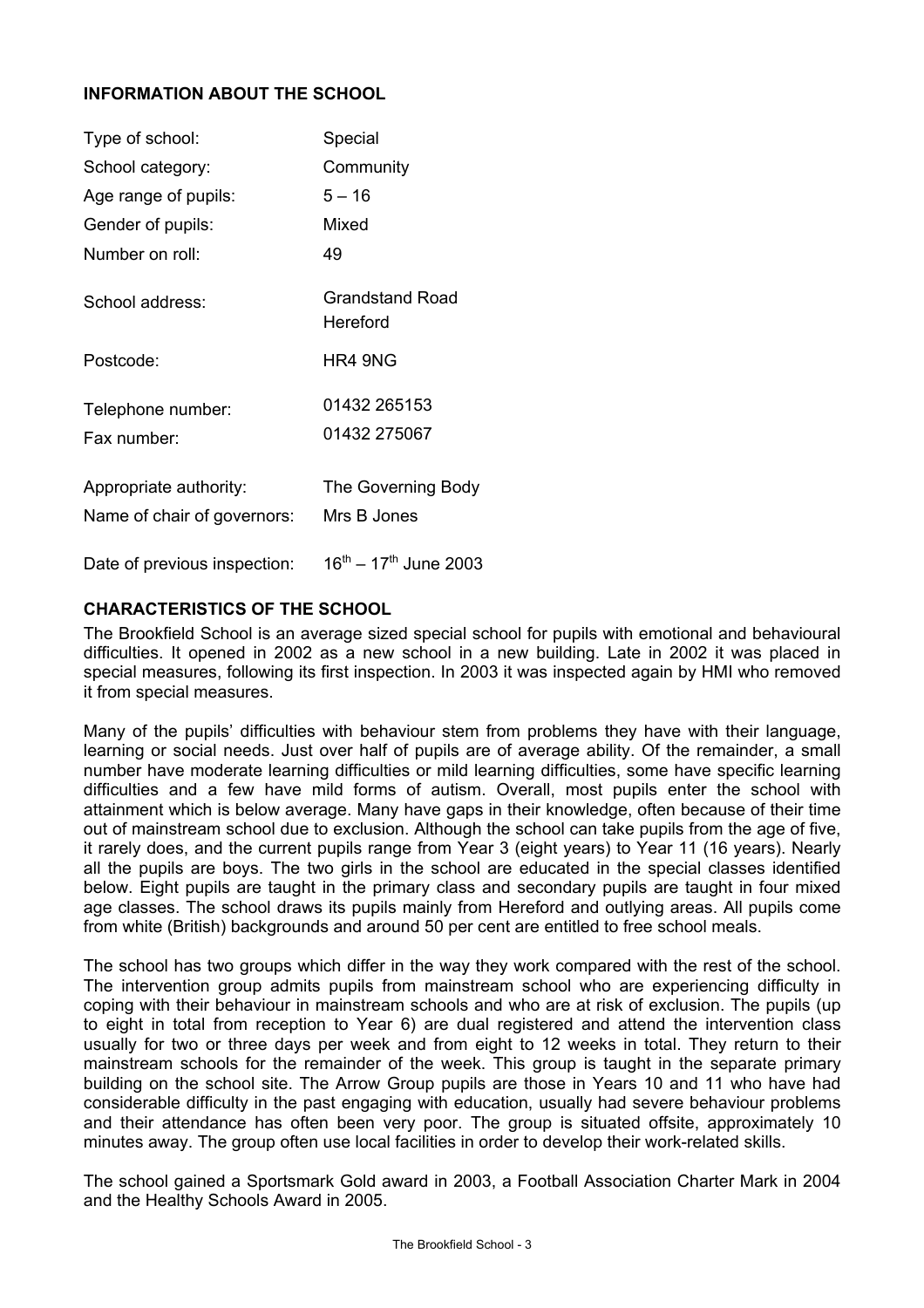## **INFORMATION ABOUT THE INSPECTION TEAM**

| Members of the inspection team |               |                | <b>Subject responsibilities</b>                       |
|--------------------------------|---------------|----------------|-------------------------------------------------------|
| 25349                          | George Derby  | Lead inspector | <b>Mathematics</b>                                    |
|                                |               |                | Art and design                                        |
|                                |               |                | Design and technology                                 |
|                                |               |                | Information and communication technology              |
| 9146                           | Mark Brennard | Lay inspector  |                                                       |
| 10099                          | Sue Lewis     | Team inspector | English                                               |
|                                |               |                | Modern foreign language                               |
|                                |               |                | Music                                                 |
|                                |               |                | Physical education                                    |
|                                |               |                | Special educational needs                             |
| 8810                           | Sue Aldridge  | Team inspector | Science                                               |
|                                |               |                | Geography                                             |
|                                |               |                | History                                               |
|                                |               |                | Personal, social and health education and citizenship |
|                                |               |                | Religious education                                   |

The inspection contractor was:

 peakschoolhaus ltd BPS Business Centre Brake Lane Boughton Nottinghamshire NG22 9HQ

Any concerns or complaints about the inspection or the report should be made initially to the inspection contractor. The procedures are set out in the leaflet *'Complaining about Ofsted Inspections'*, which is available from Ofsted Publications Centre (telephone 07002 637833) or Ofsted's website (www.ofsted.gov.uk).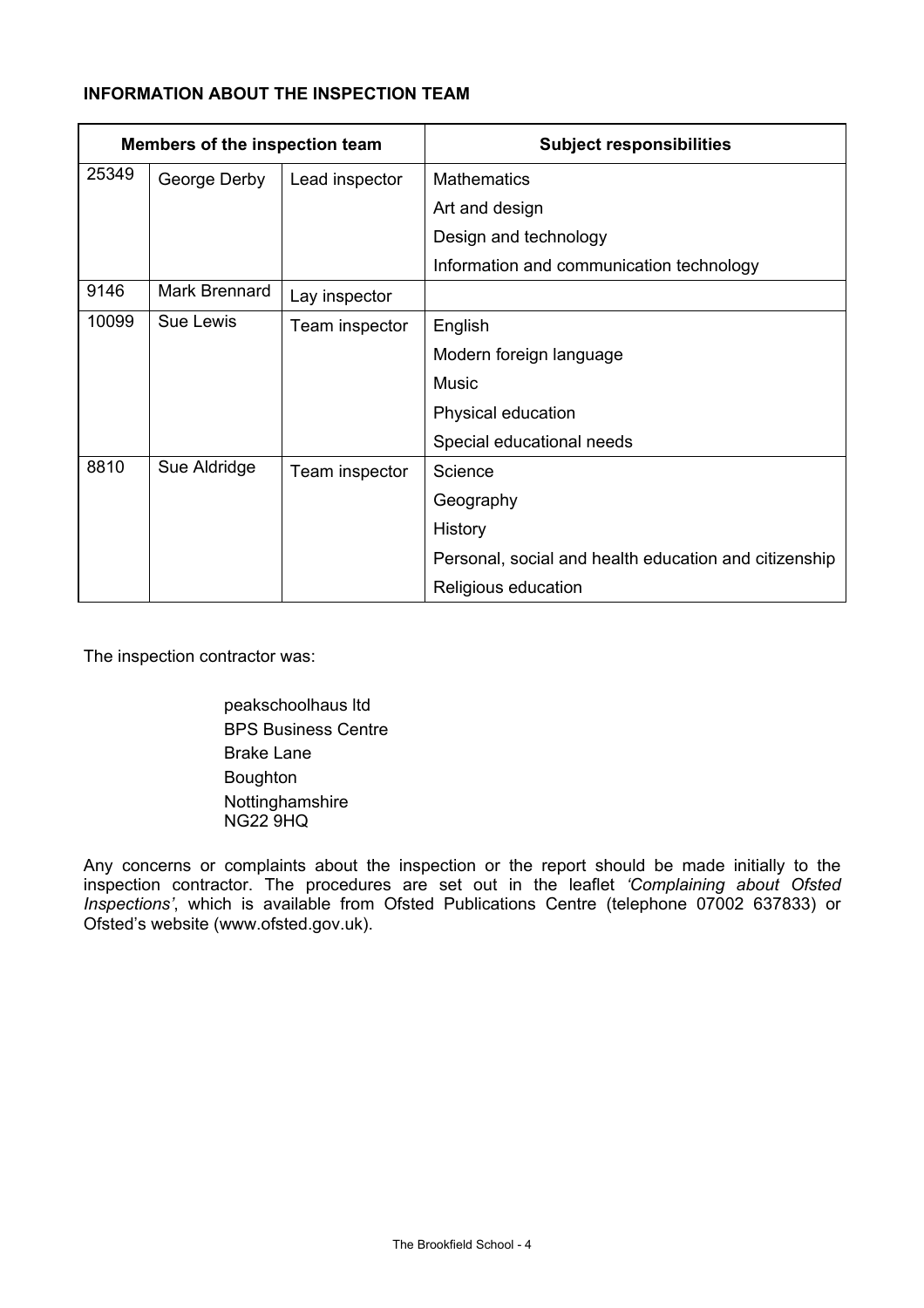## **REPORT CONTENTS**

|                                                                                               | Page |
|-----------------------------------------------------------------------------------------------|------|
| <b>PART A: SUMMARY OF THE REPORT</b>                                                          | 7    |
| <b>PART B: COMMENTARY ON THE MAIN INSPECTION FINDINGS</b>                                     |      |
| <b>STANDARDS ACHIEVED BY PUPILS</b>                                                           | 9    |
| Standards achieved in areas of learning, subjects and courses                                 |      |
| Pupils' attitudes, values and other personal qualities                                        |      |
| QUALITY OF EDUCATION PROVIDED BY THE SCHOOL                                                   | 11   |
| Teaching and learning<br>The curriculum<br>Care, guidance and support                         |      |
| Partnership with parents, other schools and the community<br><b>LEADERSHIP AND MANAGEMENT</b> | 16   |
| <b>WORK RELATED LEARNING</b>                                                                  |      |
| PART C: THE QUALITY OF EDUCATION IN AREAS OF LEARNING,<br><b>SUBJECTS AND COURSES</b>         | 19   |
| <b>SUBJECTS IN KEY STAGES 2 TO 4</b>                                                          |      |
| PART D: SUMMARY OF THE MAIN INSPECTION JUDGEMENTS                                             | 29   |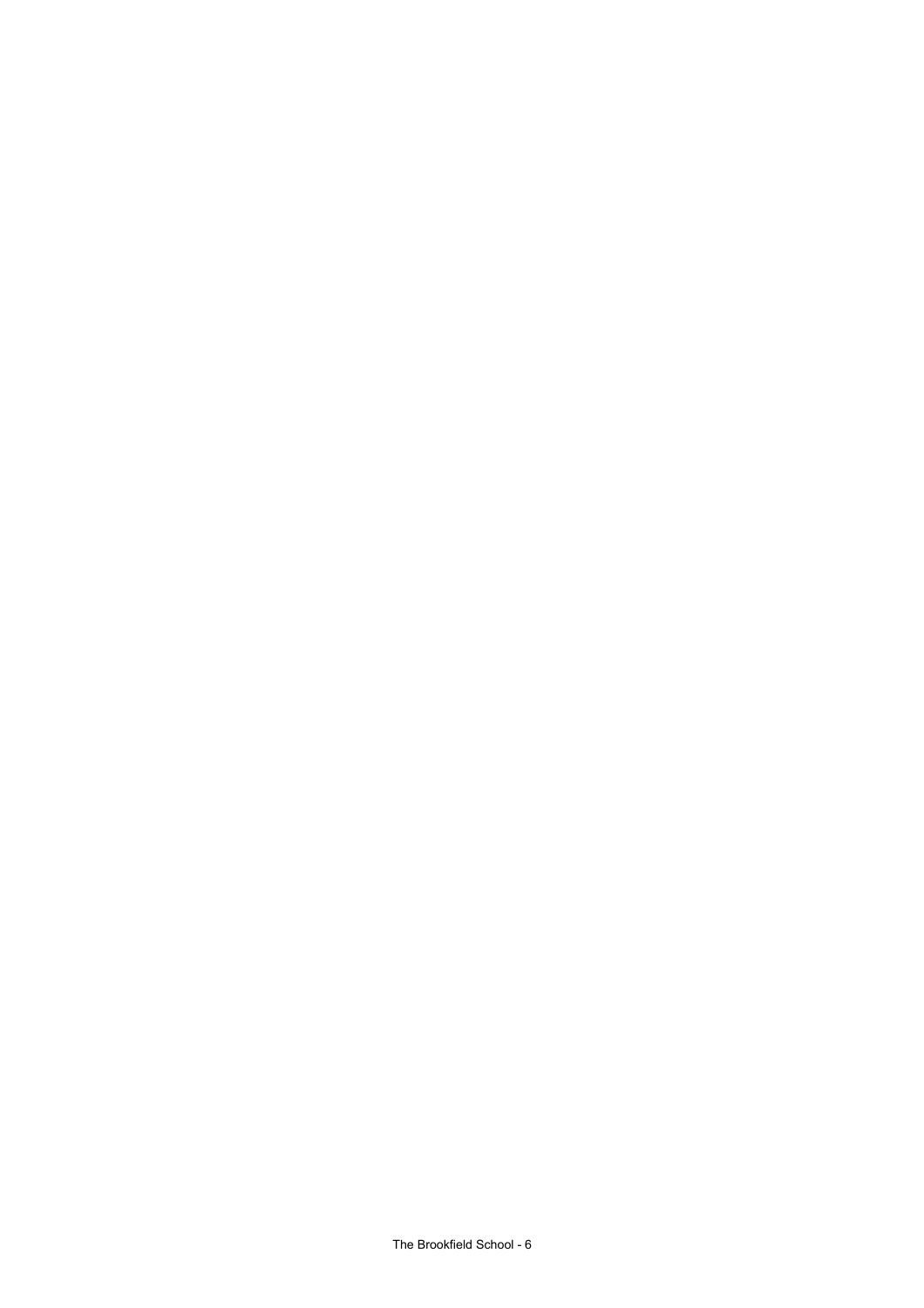## **PART A: SUMMARY OF THE REPORT**

#### **OVERALL EVALUATION**

This is a good school. It makes a significant difference to pupils' lives and their futures. Pupils' achievements are good, as is the quality of teaching and learning. The school is also successful because of the way it values the pupils, gives them a great sense of achievement and improves their self-esteem. The leadership of the headteacher is good; she has a clear vision of what needs to be done. Overall, leadership and management are good, although management is satisfactory. The school provides good value for money.

## **The school's main strengths and weaknesses are:**

- The improvement in pupils' personal development and particularly in their behaviour, selfesteem and confidence is very good; one pupil received an award for bravery recently.
- The relationships between pupils are good and are very strong with staff; there is great respect for one another.
- Staff are very good role models for pupils.
- Provision for physical education and sport is very effective; achievement in art is very good.
- Support for pupils' self-expression and their achievement in speaking and listening is very strong for most pupils.
- There is insufficient oversight of the curriculum across the whole school; a few pupils are not taught French and music in the secondary department and achievement in information and communication technology (ICT) is unsatisfactory in the primary department.
- Support for learning outside lessons is inconsistent.

Improvement since the school was inspected in 2003 has been satisfactory. The school is demonstrating a good capacity to improve further. Pupils' progress in reading is good. Pupils' progress across the year groups and departments has improved because planning is better. However, the overview of progress from the primary to secondary stages is insufficiently clear or managed. Pupils have clear targets in pupil-friendly language which address well their specific behavioural needs.

## **STANDARDS ACHIEVED**

| Pupils' achievement at the end | in relation to individual targets in: |                               |  |  |
|--------------------------------|---------------------------------------|-------------------------------|--|--|
| of:                            | subjects of the curriculum            | personal and social education |  |  |
| Year 6                         | Good                                  | Very good                     |  |  |
| Year 9                         | Good                                  | Very good                     |  |  |
| Year 11                        | Good                                  | Very good                     |  |  |

*Inspectors make judgements in the range: excellent; very good; good; satisfactory; unsatisfactory; poor; very poor.* 

**Pupils' achievements are good.** These are good in Years 3 to 6 (primary) and in Years 7 to 11 (secondary). A small number of pupils do well to reach the expected level for their age (and occasionally higher) in the Year 6 and 9 national tests. Older pupils go on to attain GCSE passes in mathematics and art and design as well as passes in Entry Level (English and history) and in the computer literacy and information technology (CLAIT) course. Some take the latter awards in Year 10. Best progress is made in communication (speaking and listening), physical skills (physical education and sport) and art and design, where it is very good. Pupils achieve well in ICT in secondary, and in English, mathematics and religious education. Achievement is satisfactory in science mainly due to satisfactory teaching. It is satisfactory in the subject of personal, social and health education (PSHE); although there is no formal programme of study there are many opportunities provided. It is unsatisfactory in ICT in the primary department. The pupils do well in word processing and the use of the Internet but the programme of work concentrates mainly on these aspects and so is underdeveloped. The success of the intervention class is measured by the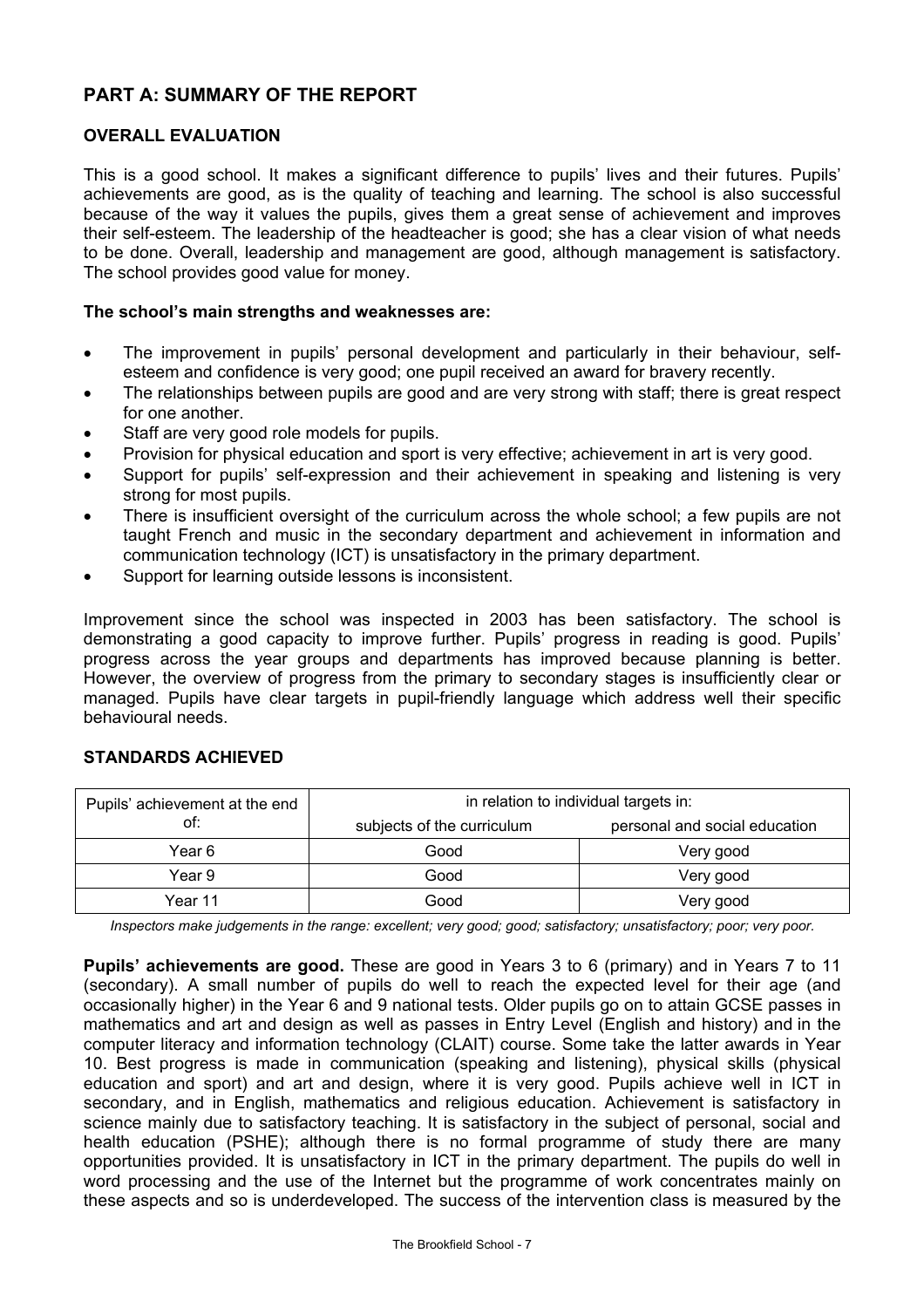many pupils choosing to attend mainstream school. The Arrow Group makes a positive difference to pupils who would not engage in education previously. Achievement in vocational learning is good. However, there is still room for improvement in their attendance.

**Pupils' personal qualities, including their spiritual, moral, social and cultural development, are good.** Pupils' self-knowledge and spiritual awareness are good and their moral, social and cultural development is also good. Pupils' interest in their lessons and their behaviour are good. Attendance is satisfactory overall. It is unsatisfactory for the Arrow Group, although the pupils' improvement in attendance since entering the school is good. Punctuality is good. Exclusions have been very high but have significantly reduced and there are none currently.

## **QUALITY OF EDUCATION**

**The quality of education is good as is the quality of teaching and learning.** Teaching is good across the school. Staff demonstrate a good knowledge of their subjects and generally have high expectations of pupils' behaviour and what they can achieve. Staff manage the pupils very well and provide interesting and challenging activities which involve the pupils well in their learning. The targets to help pupils improve are written in child-friendly language, although staff do not always refer to them in lessons. The use of good quality resources interests and motivates the pupils well, although only a few use the interactive features of the new interactive whiteboards and there is little use of computers by pupils for learning. A weakness is homework. Little is provided; this is unsatisfactory. The satisfactory curriculum is supported by an adequate range of opportunities overall to enrich pupils' learning. These are very good for sport. However, a few pupils in Year 9 do not have French and music as required. Care for pupils is good, as are the links with the community. Links with parents and assessment and the monitoring of pupils' progress are satisfactory overall. However, the quality and amount of information parents get in the prospectus and in reports are limited.

#### **LEADERSHIP AND MANAGEMENT**

**Leadership and management overall, and the governance of the school are good.** The headteacher continues to lead the school well and is ably supported by the senior team. There is a clear view of what needs to be done. However, there are some still some aspects of its work, such as the provision for subjects for all age groups, that are not fully up and running, although development is planned for. Only two subjects in the primary department are fully led and managed whereas all except music are in the secondary department. The governors provide knowledgeable and effective support. However, not all statutory requirements are met.

## **PARENTS' AND PUPILS' VIEWS OF THE SCHOOL**

Parents and pupils generally have positive views of the school. There are very few criticisms of the school's work. Pupils enjoy coming to school.

## **IMPROVEMENTS NEEDED**

The most important things the school should do are:

- Improve the management of the curriculum overall and the leadership of subjects across the whole school, ensuring that all subjects are full led and managed, providing full programmes of work for all subjects and especially ICT in the primary department.
- Provide opportunities for pupils to learn outside lessons through homework.

and, to meet statutory requirements, ensure that:

- The full National Curriculum is taught to all year groups.
- Those pupils who have speech and language therapy provision on their Statements receive it.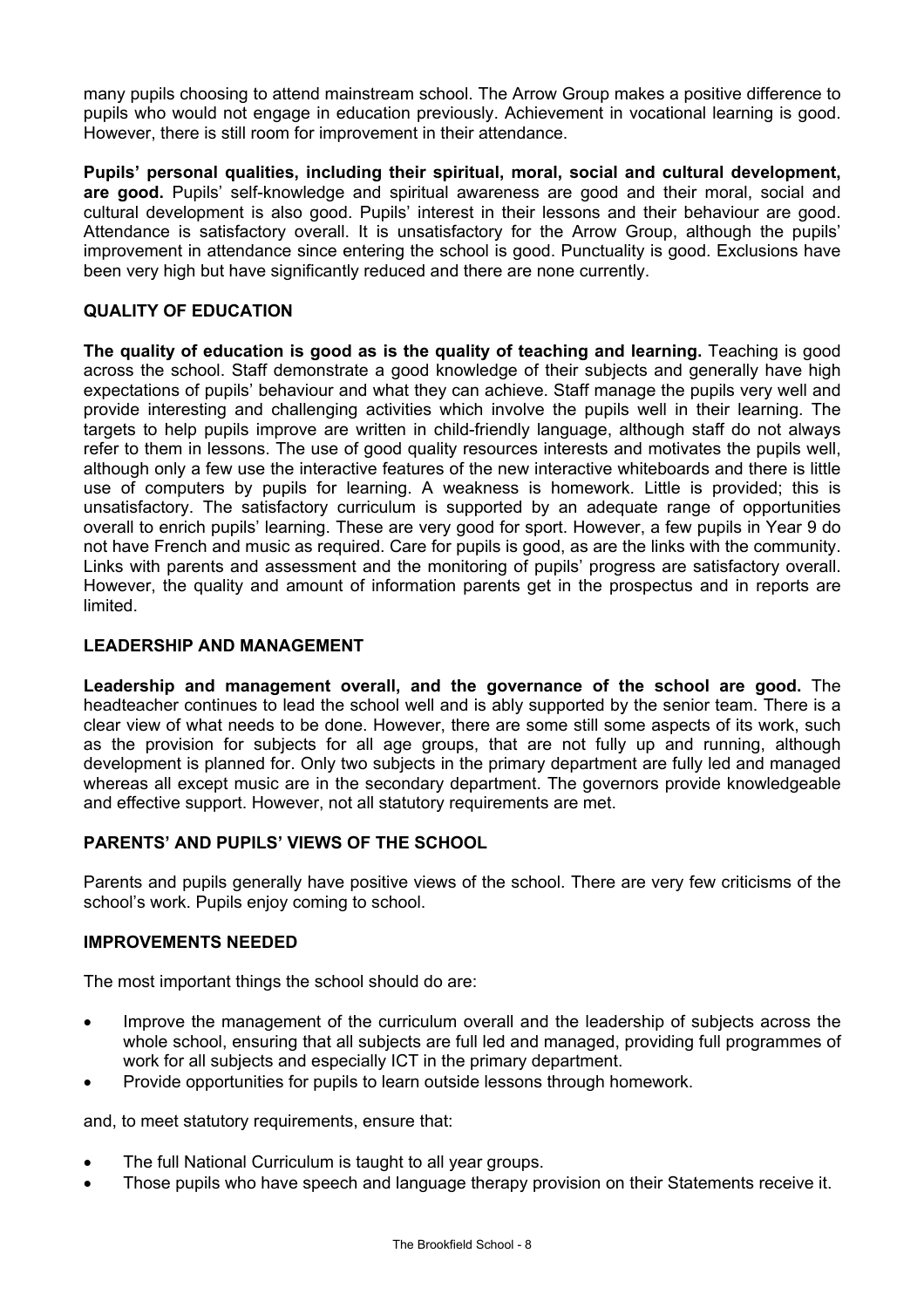## **PART B: COMMENTARY ON THE INSPECTION FINDINGS**

#### **STANDARDS ACHIEVED BY PUPILS**

#### **Standards achieved in subjects and courses**

Pupils' achievements are good. They are good in Years 3 to 6 as well as in Years 7 to 11. Standards in all subjects are below what they should be for the pupils' ages, although for some individual pupils across the school these are nearer to those expected for the pupils' ages. There is no significant difference in the achievement of the boys and the two girls. Those with additional needs make similar progress to the rest of the pupils.

#### **Main strengths and weaknesses**

- The school's ethos and the way it supports pupils' self-esteem has a positive effect on pupils' achievement.
- There is strong support for pupils' with additional needs in literacy and numeracy; where pupils have more complex needs, such as a few who have complex communication difficulties, they are not supported sufficiently, as outlined on pupils' Statements.
- French, music and ICT are not fully taught to all pupils; this limits pupils' achievement in the primary department in ICT.
- Achievement is good in most subjects inspected; it is very good in physical education and art and design.

- 1. The school's climate for learning is good and fully supports pupils' personal and academic achievement. This means that pupils who previously were often antagonistic to learning and to school generally, leave with attitudes and skills that form a real foundation for later achievement. The very good teamwork results in pupil plans which are generally specific and which optimise the efforts of the staff; these ensure that pupils make the best progress. However, occasionally not all plans take full account of all pupils' special educational needs and focus mainly on reading, numeracy and behaviour instead of dealing with some of the underlying causes. In addition, a few pupils with more complex needs identified on their Statements do not get the support outlined. This is because of a lack of external support. Overall, the support for pupils who have additional difficulties with reading and numeracy is effective and these pupils achieve well. Good personal support, as well as the good use of ICT, contributes well to their positive achievement.
- 2. Good teaching leads to strong learning. The broad range of activities in lessons means that pupils achieve well in relation to their starting points and by the time they leave have improved significantly in their ability to deal with life and work among others. However, not all aspects of all subjects are taught. Three Year 9 pupils miss out on French and music and are unable to make progress in these subjects. In addition, the lack of a formal programme for ICT in the primary department means that not all aspects are taught and the curriculum is narrow. As a result, pupils' achievements in ICT are unsatisfactory in this part of the school.
- 3. Pupils achieve well in English and particularly well in their speaking and listening skills. However, those few pupils that have identified communication difficulties get little support for their needs, as mentioned above. Achievement in reading is good. Although achievement in writing is satisfactory, there are not enough opportunities in lessons and little ICT is used to aid reluctant writers. Pupils achieve well in mathematics because it is well taught and staff are skilful at extending pupils' understanding through practical everyday applications. They achieve well in their examinations in Years 10 and 11. Good planning in ICT and effective teaching in the secondary department result in good achievement by pupils. They do well in their award bearing courses in Years 10 and 11. Secondary pupils achieve well in religious education. This good achievement is associated with pupils' positive attitudes towards the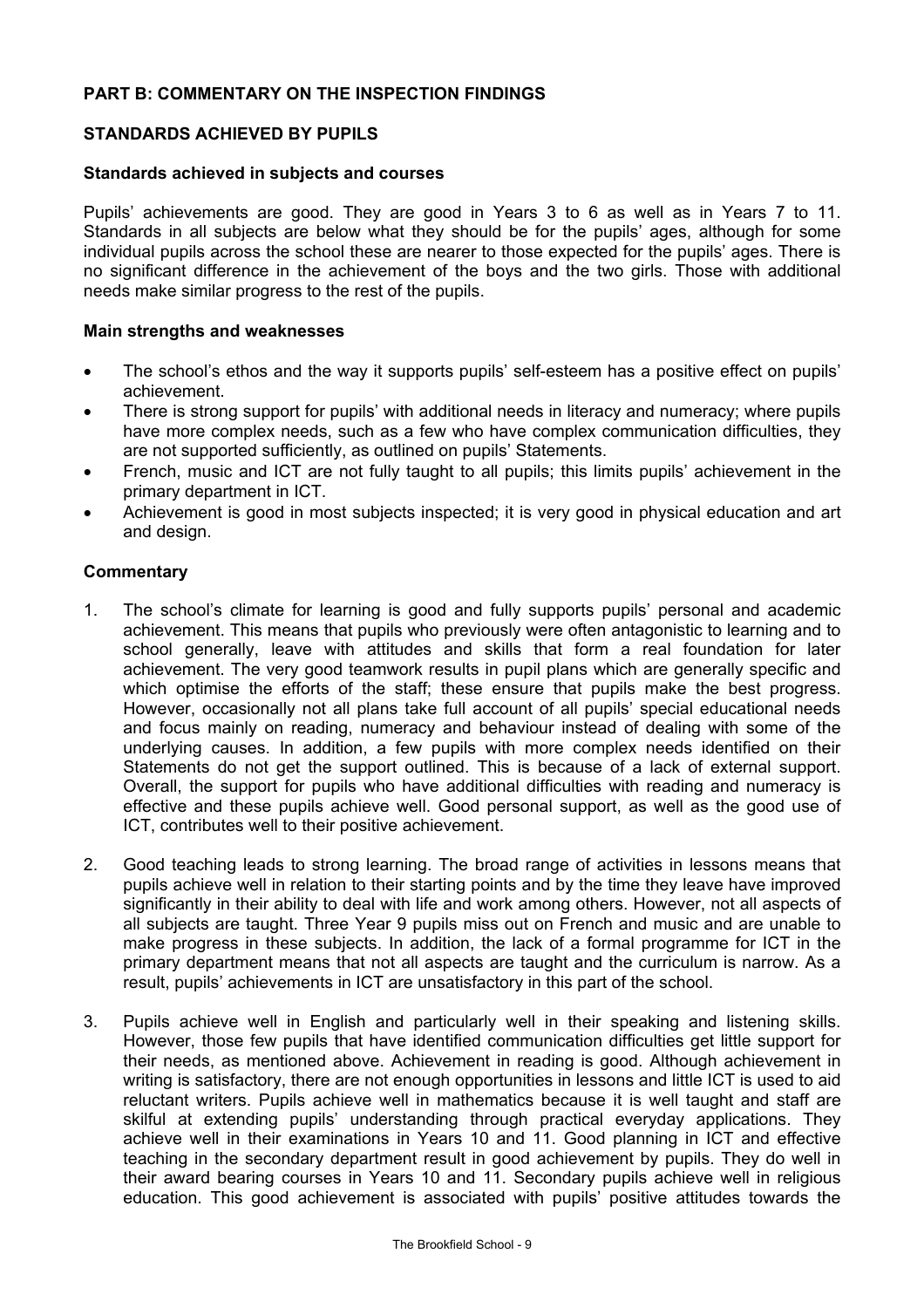subject, good teaching and learning, and good improvements in provision in recent years. Very good achievement in physical education is as a result of a comprehensive programme, planned and taught with a high level of expertise.

## **Pupils' attitudes, values and other personal qualities**

Attendance is satisfactory overall and punctuality good. Pupils' attitudes and behaviour are good. Their personal qualities, including their spiritual, moral, social and cultural development, are good.

#### **Main strengths and weaknesses**

- The strong moral code has a positive influence on pupils' behaviour and attitudes.
- The school's approach to valuing pupils' contributions significantly enhances their confidence and self-esteem.
- The way in which the school promotes good relationships is very effective.
- The provision for spirituality is good, although, at times, staff miss opportunities for pupils to reflect on their own performance.

- 1. The very structured start to the school day is indicative of the school's desire to set clear boundaries and high expectations. This strong moral code is central to the school's approach to behaviour management with clear rules, and close supervision by staff of all activities. Pupils respond well to these arrangements and, as a result, they behave well. In lessons the consistent application of the school's behaviour policy, together with recognition of good work through praise, helps to raise their self-esteem very well. Pupils value the positive interaction with their teachers who respect and value their contributions. This positive ethos also makes a significant impact on attitudes, where the rise in the number of pupils attending on a regular basis (compared with their attendances prior to their admission at Brookfield) provides the clearest indication that pupils enjoy coming to school. Teachers provide very good role models and their supportive approach encourages pupils to work hard in lessons.
- 2. The creation of a positive ethos has resulted in a school where everyone feels valued. Relationships between the staff and pupils are very strong and between pupils themselves are good. Much work has been directed at helping pupils to relate well to one another through listening to them in lessons and resolving their concerns. Sport is a particular strength with team games helping to make a significant contribution to pupils' social development. The Arrow Group has also been successful in getting pupils to appreciate the concepts of trust and sharing.
- 3. The strength of provision aimed at producing individuals who are fit to play their role in wider society is enhanced further by the strong emphasis on spirituality, especially self-knowledge and reflection. Pupils demonstrated great compassion and maturity in an English lesson about Wilfred Owen and World War I and a circle time debate on euthanasia. Pupils were inspired by visits to see the woodcarvings of conceptual artist Ashley Giles together with a tour of the Old Trafford Stadium. At the end of lessons, however, there is not always enough discussion on how well pupils have learned or behaved. Too often, staff tell the pupils rather than involve them in evaluating their own performance.
- 4. Attendance at 81.6 per cent for the current year is satisfactory and is a considerable improvement on previous years when attendance figures were low. Improvements have resulted from improved monitoring and by introducing a system of first day phone calls to follow up absences. Incentives in the form of awards are also helping to encourage good attendance. Despite these improvements, administrative arrangements for monitoring the attendance of pupils who attend the Arrow Group lack clarity. Many pupils in this group show significantly improved attendance; however, the overall attendance of this group (61 per cent) is much lower than the rest of the school and needs improving. Exclusions, in the past, due to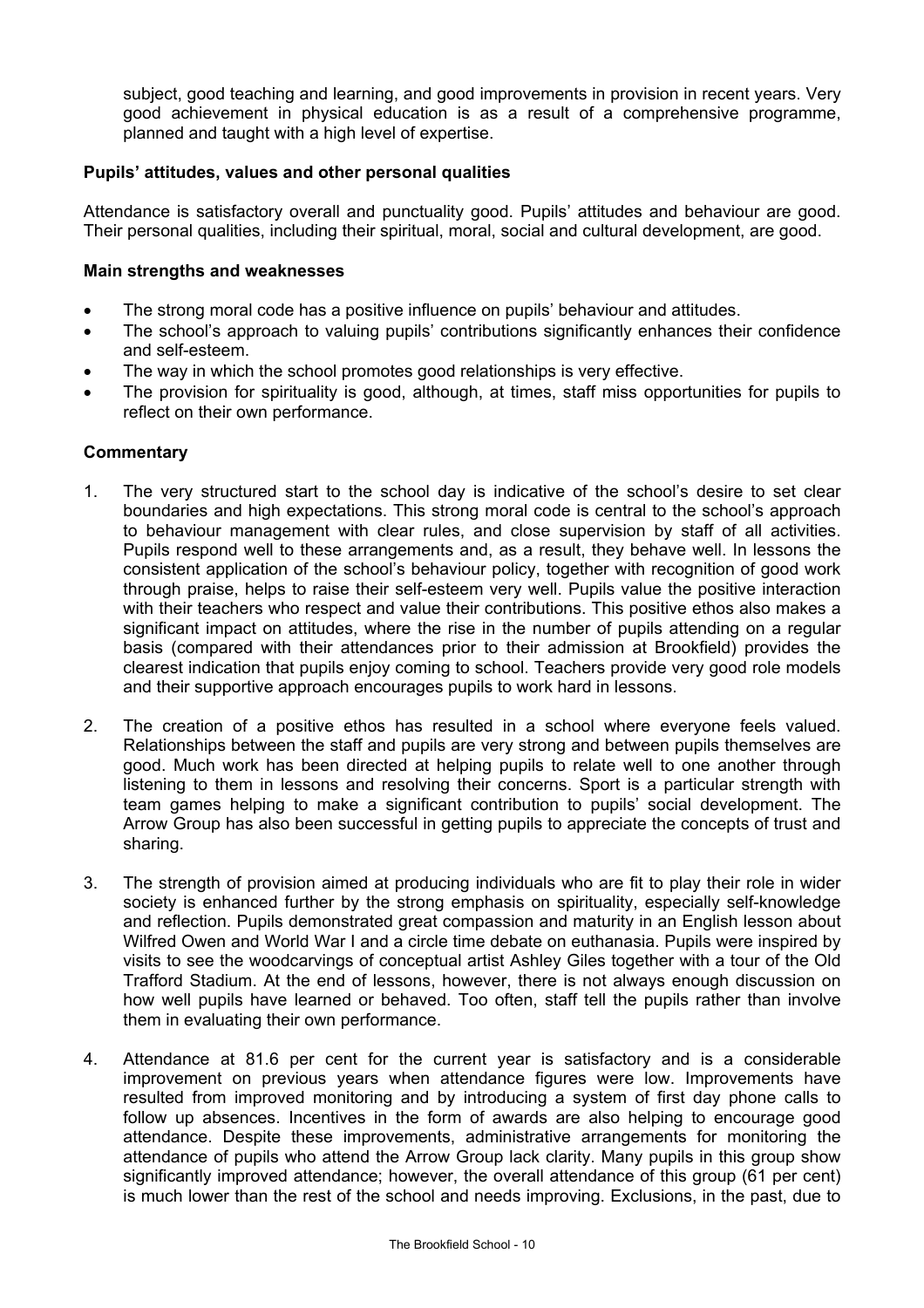difficult behaviour have been unacceptably high. They have reduced this year to just 67 relating to 17 pupils (all boys) and in the six weeks before this inspection there had been no exclusions at all. The school recognises it needs a more varied and staged approach to providing for pupils who exhibit extreme behavioural difficulties.

#### *Attendance in the latest complete reporting year (%)*

| Authorised absence |                 |  | Unauthorised absence |                 |
|--------------------|-----------------|--|----------------------|-----------------|
| School data<br>9.3 |                 |  | School data          | 9.1             |
| National data      | Not applicable* |  | National data        | Not applicable* |

*The table gives the percentage of half days (sessions) missed through absence for the latest complete reporting year.* \* *Data is not available for latest reporting year* 

#### *Ethnic background of pupils Exclusions in the last school year*

| Categories used in the Annual School Census | No of pupils<br>on roll | Number of<br>fixed period<br>exclusions | Number of<br>permanent<br>exclusions |  |
|---------------------------------------------|-------------------------|-----------------------------------------|--------------------------------------|--|
| White - British                             | 49                      | 145                                     |                                      |  |

*The table gives the number of exclusions, which may be different from the number of pupils excluded.*

## **QUALITY OF EDUCATION PROVIDED BY THE SCHOOL**

The quality of education provided by the school is good overall. This is mainly because the quality of teaching, learning and care is good. The sound links with parents and the very good use of the community have a positive impact on pupils' personal development. Links with schools and colleges are also good. The curriculum is satisfactory as are the opportunities outside lessons to enhance learning and personal development.

## **Teaching and learning**

The quality of teaching and learning is good. Assessment is satisfactory.

## **Main strengths and weaknesses**

- Lessons are calm and pupils work productively.
- Staff's knowledge of their subjects is strong; this inspires pupils.
- The best written planning identifies what each individual should learn by the end of the lesson.
- Opportunities to discuss pupils' response in lessons are sometimes squeezed out because of lack of time.
- Although assessment procedures have improved recently, the school still does not have in place documentation that gives a clear picture of how each pupil is doing in all subjects.
- Homework is limited, as are pupils' opportunities to work together in lessons.

## **Commentary**

*Summary of teaching observed during the inspection in 45 lessons*

| Excellent | Very good | Good     | Satisfactory | Unsatisfactory | Poor | Very poor |
|-----------|-----------|----------|--------------|----------------|------|-----------|
|           | 9(20%)    | ?7 (60%) | 9(20%)       |                |      |           |

*The table gives the number of lessons observed in each of the seven categories used to make judgements about lessons; figures in brackets show percentages where 30 or more lessons are seen.* 

5. Teachers manage pupils very well. This is based on the very good relationships that exist between staff and pupils. There is a great deal of respect for pupils and in turn the pupils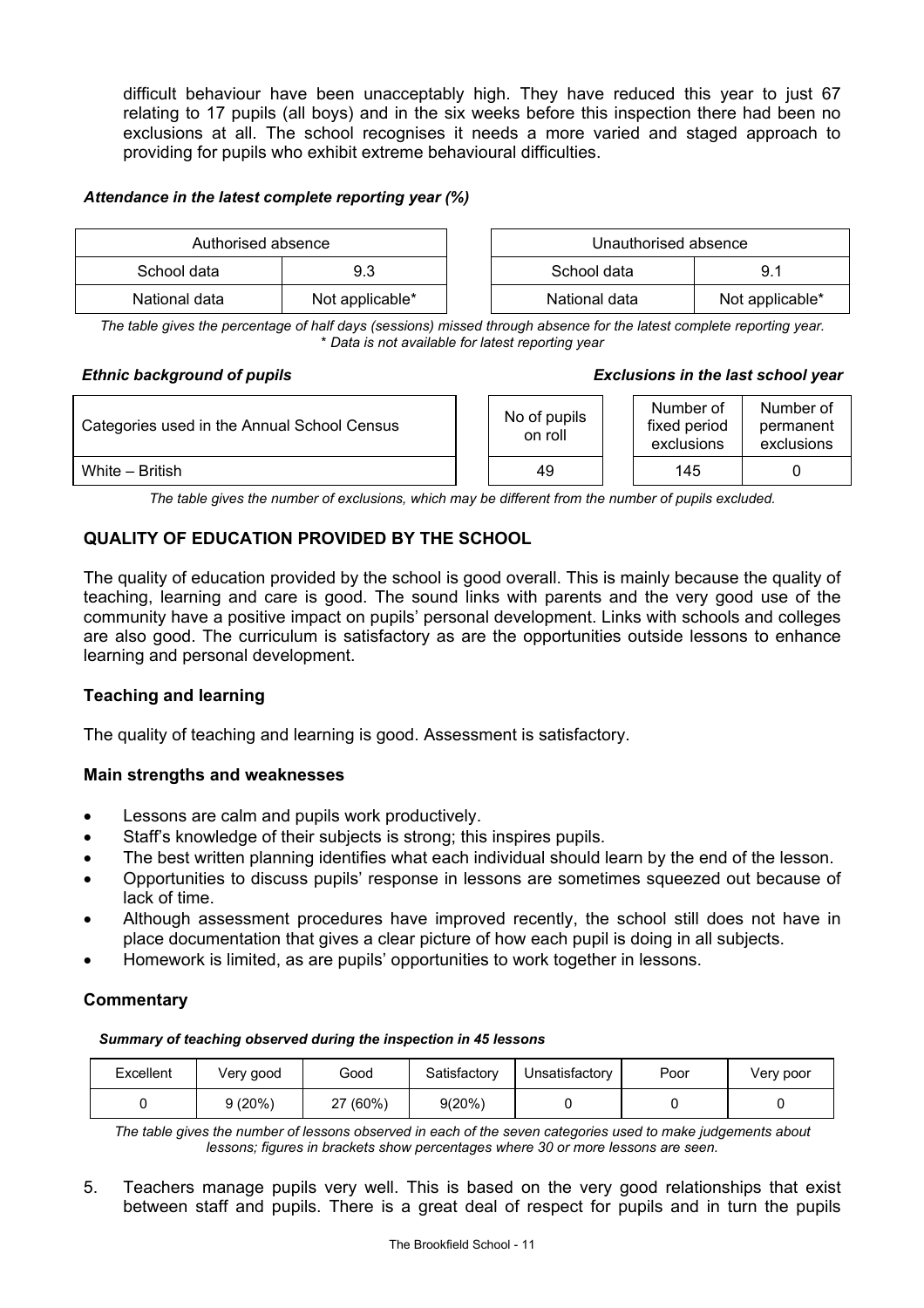respect their teachers and assistants. There are very few difficulties in lessons and pupils work hard because they are interested and rise to the challenges that are set. Pupils' responses are very carefully monitored during lessons and their effort and attainment rewarded at the end of the lesson. Pupils gain a great sense of achievement when they hear how well they have done but sometimes staff do not have enough time to discuss this with pupils and to ask the pupils for their own evaluation of their performance.

- 6. Teaching assistants provide much valuable help during the practical parts of lessons and provide valuable academic and emotional support for pupils. Due to their very good relationships with pupils they can often completely turn a pupil around who may be displaying a negative response. At times, however, when the whole class is taught, they do not always have a clear enough role and often sit and listen to the teacher with the pupils. They complete the pupils' behaviour log sheet at the end of lessons and at times contribute to the evaluation of a pupils' response. Occasionally, when this is part is rushed, they have little say in this assessment.
- 7. Teachers have a good knowledge of the subjects they teach and of the pupils' special educational needs. This helps them plan well for their individual needs and they generally take good account of these. Overall, the written planning is satisfactory. It varies from detailed plans which identify what specific pupils will learn to more generalised plans where there is just one objective for the whole class. In physical education and art and design, in particular, the staff's knowledge is very good and through their own skills teachers inspire the pupils to try hard with their work. The pace of lessons across the school is generally swift and activities are highly motivating and maintain pupils' interest.
- 8. Pupils are clear about what they are learning; objectives are shared with pupils and teachers ensure that activities are well matched to the pupils' age and stage, as well as their emotional and learning needs. Staff are beginning to pay attention to pupils' differing styles of learning and lessons are reasonably well balanced in the way activities address the pupils' visual, auditory and kinaesthetic needs. Teachers are starting to make use of ICT to do this and the relatively new interactive whiteboards are beginning to be used. However, at present, few make full use of their interactive features. There is a recognition that these can provide highly motivating starts to lessons, which can engage pupils sometimes more effectively than more traditional methods which just involve teacher talk.
- 9. Little homework is set and there are few opportunities for pupils to learn outside lessons. In addition, in very few subjects do pupils have opportunities to work together and collaborate in their learning. Where this takes place, such as in physical education, this is done well.
- 10. The improvement in assessment since the last inspection has been satisfactory. The school has introduced the use of a commercial scheme, 'Goal', to help make collection of data more systematic. This has strengthened assessment, particularly in the core subjects of English, mathematics and science (and ICT in the secondary department), but assessment in a number of other subjects is inconsistent. For instance, there is no assessment system in ICT in the primary department. Assessment is very good, for example in physical education, where detailed records are kept of pupils' skills levels and responses to lessons. The school has a planned programme to move forward the moderation of pupils' work in different subjects. In English and mathematics the information gained from assessment is used well to 'set' pupils in groups by their ability. Data is more systematically collected in these subjects and the school has made a good start in the analysis of it to support whole-school and group target setting. Not all teachers know this information, however, so some miss opportunities for supporting literacy and numeracy in their lessons. Most teachers and teaching assistants do, however, have very good informal knowledge of where pupils are up to in their subjects and give strong support in classes so that pupils achieve well. However, marking is variable and is not always used effectively. Targets in individual educational plans are shared well with pupils and most know what they need to do to achieve even more. However, they could be involved even more in evaluating their own learning.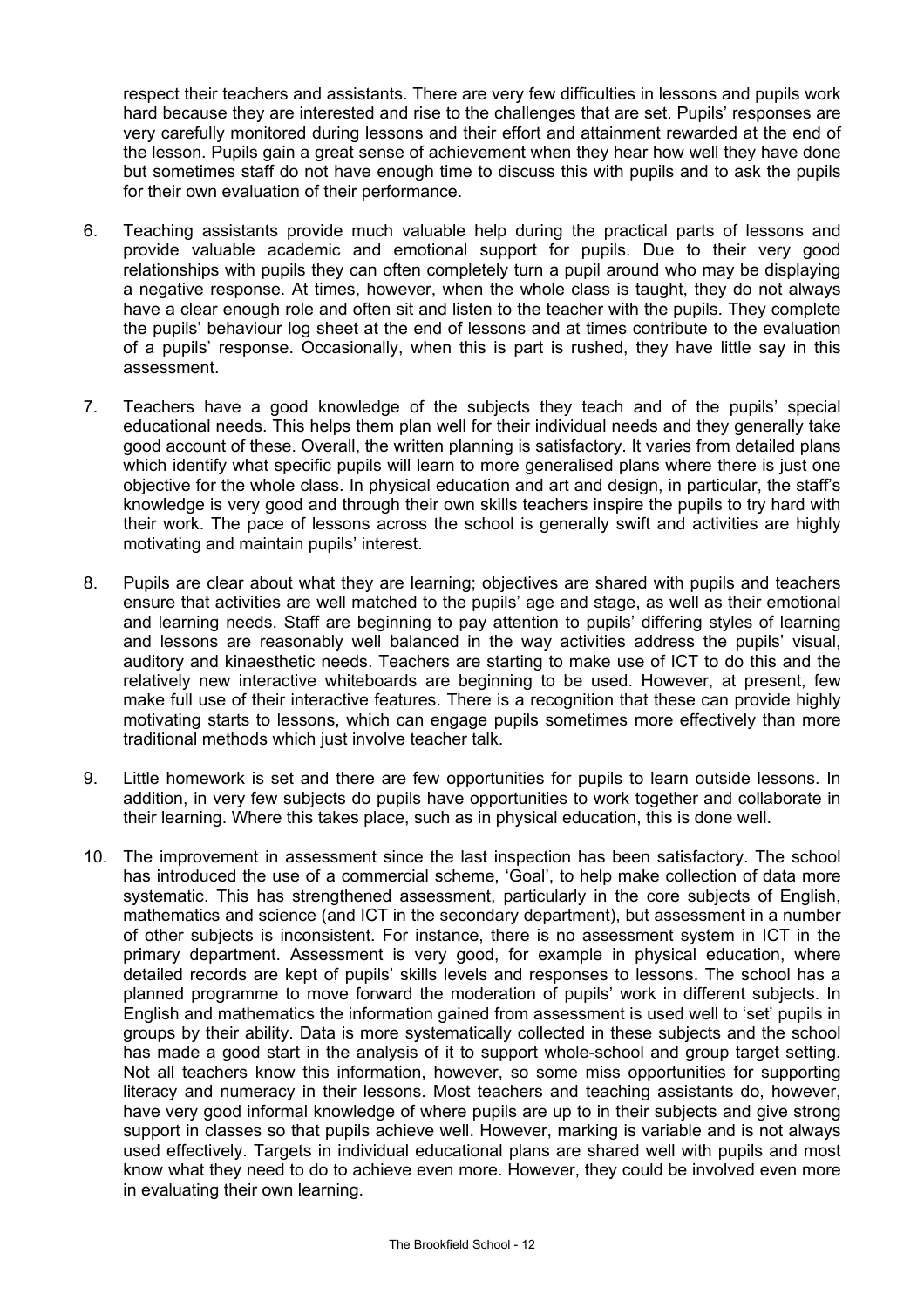## **The curriculum**

The breadth of curricular opportunities is satisfactory. Opportunities for enrichment are satisfactory. The school's accommodation and resources are satisfactory.

## **Main strengths and weaknesses**

- The move to a secondary model of subject teaching for pupils in Years 7 to 11 (as would take place in a secondary school) and a good number of subject specialists have helped to raise standards.
- The provision for the Arrow Group is well matched to pupils' needs.
- The intervention class curriculum requires revision as it is not balanced enough for the parttime pupils.
- There is a very good range of sporting activities.
- Not all pupils in Year 9 have French and music as required.
- There is no planned written programme for PSHE or for ICT in the primary department.
- Although the accommodation is fairly new, there are a number of significant weaknesses and subject resources in ICT are limited.

- 11. There has been satisfactory improvement since the last inspection two years ago. Pupils in Years 7 to 11 are now organised into classes that are taught by a good range of subject specialists. Several teachers are experienced in teaching pupils with emotional and behavioural difficulties and most staff manage pupils well. As a result of these changes, teaching, learning and achievement have all improved. Staff have worked hard to develop subject planning. However, plans rely on a two-year cycle and this does not match the organisation of pupils into classes. This means that teachers have to track what each pupil has covered to ensure that they do not repeat or miss out on topics. They generally do this well but it takes time and occasionally there is some repetition.
- 12. Provision for the Arrow Group is strong in several respects. Staffing is good; a full-time experienced teacher is in charge and a teaching assistant, who is a trained counsellor, provides good support. The curriculum is highly individualised and a large number of links enable previously highly disaffected pupils to learn in settings which are quite unlike school. This is what attracts the pupils to the provision. There is a strong focus on preparation for the world of work and the curriculum includes independence skills and activities such as outdoor pursuits. Pupils' needs are met well. A few have improved their attendance dramatically; several obtain nationally recognised qualifications, and most go on to meaningful placements, either in work or further education. The accommodation, distant from the school, is of poor quality and there are few resources for learning, but pupils spend little time there. Although literacy, numeracy and PSHE are integral to pupils' individual programmes, no basic entitlement for pupils is clearly identified, such as in a curriculum statement. Overall, the provision is satisfactory.
- 13. The intervention class is made of up of part-time pupils who generally attend for two to three days each week and are taught in their mainstream schools for the remainder of the time. The curriculum planned for them aims to cover all subjects and does this well in relation to English and mathematics. Other subjects are organised according to the days pupils attend but are not related to the needs of pupils or balanced with what is provided in their mainstream schools. This group is in danger of overstretching itself and trying to cover too much, as a result. Discussion with the leader of this class identified that the school is aiming to develop a more 'topic-based' approach in September. This is where the 'core' subjects of English, mathematics, science and ICT are identified and where humanities, creative and practical subjects can be 'integrated' to ensure greater relevance for the part-time pupils. This is a more appropriate way of organising the curriculum across the week given the part-time nature of pupils.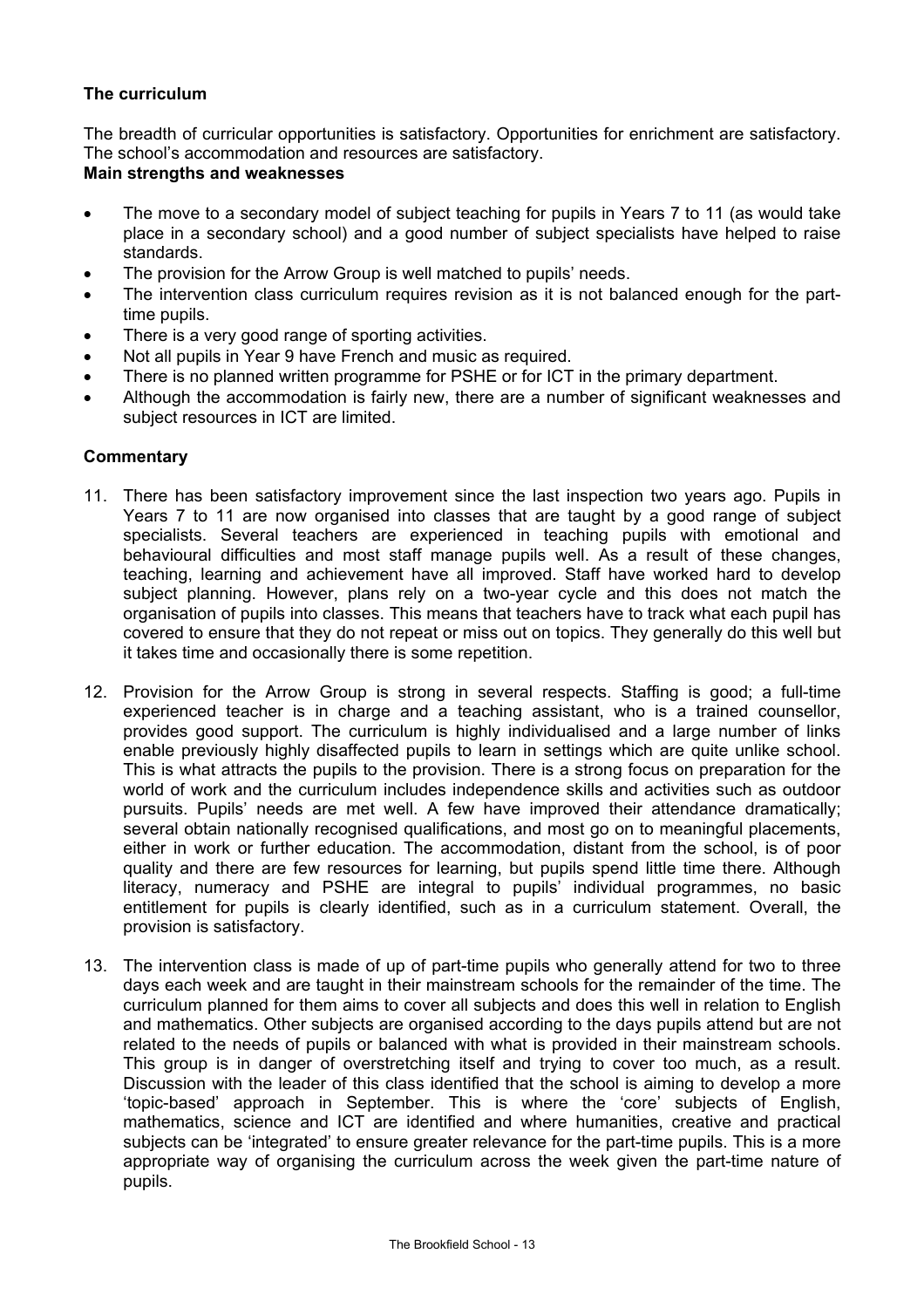- 14. Pupils have access to a very wide range of competitive sports, including opportunities to play alongside mainstream peers. Photographic evidence of the Arrow Group shows particularly challenging activities such as wall climbing and abseiling. At present, there are activities after school on one afternoon each week. However, there are few school journeys or residential experiences. The school has plans to improve this situation from September 2005.
- 15. Although the school strives to ensure that it provides all the required subjects, it has not yet achieved this in Years 7 to 9, where a small number of Year 9 pupils, taught alongside Year 10 and 11 pupils, do not have French or music. The curriculum for music is narrow and not formally planned. Arrangements are in place to ensure that all receive their entitlement next September.
- 16. Provision for PSHE is satisfactory. Experiences are provided as part of the teaching in science, physical education, food technology and circle time. The Healthy Schools Award has led to visitors, such as the police and a theatre group, providing sessions on topics such as drugs and alcohol awareness. The school nurse supports sessions on sex and relationships education. However, these are not provided as part of a planned programme and so parts of the PSHE curriculum are not as secure as they might be. The PSHE policy states that there is a rolling programme of experiences, but this is not written down. The ICT curriculum for pupils in the secondary department is good and well planned. By contrast, there is no such planning in the primary department.
- 17. The building is only just over three years old and has a number of strengths. It is modern, light and has generously proportioned rooms, including a reasonable number of specialist rooms in the secondary department. The separate primary accommodation is a strength, although some practical areas are very small. The external environment is good. However, the building is not fully accessible to people with mobility difficulties. The storage rooms in the hall are not accessible, being located about three metres above floor height without any stairway. The changing rooms and showers for physical education are located in an adjacent social club and the door into this is locked. The kitchen is small and there is no music room. The shared design and technology/art and design workshop is laid out with machinery in such a way that makes practical working in art difficult at times. Although resources are satisfactory overall, they are limited in ICT. They are adequate for teaching the subject and good for supporting independent learning in literary and numeracy. However, for other subjects, the range is narrow. Not enough emphasis is place on identifying and purchasing these by subject leaders.

## **Care, guidance and support**

Provision for the care, welfare and health and safety of pupils is good. Procedures for support, advice and guidance based on monitoring are satisfactory. The way in which the school seeks and acts upon the views of pupils is satisfactory.

## **Main strengths and weaknesses**

- The arrangements for meeting pupils' pastoral needs are good
- The trust which staff develop with pupils is very good.
- There is strong personal support for pupils based on staff's good knowledge of pupils.
- The arrangements for health and safety and child protection are effective.

#### **Commentary**

18. A number of the pupils attending Brookfield have experienced a lack of care and attention in their early lives. It is, therefore, important that the school fills that gap and this it does very successfully. In both the primary and secondary phases there is a good ratio of staff to pupils ensuring that all pupils receive significant levels of attention. Ensuring that pupils improve their behaviour is central to the school's work and to facilitate this there are effective arrangements for monitoring individual behaviour targets. Pupils also respond well to the opportunities to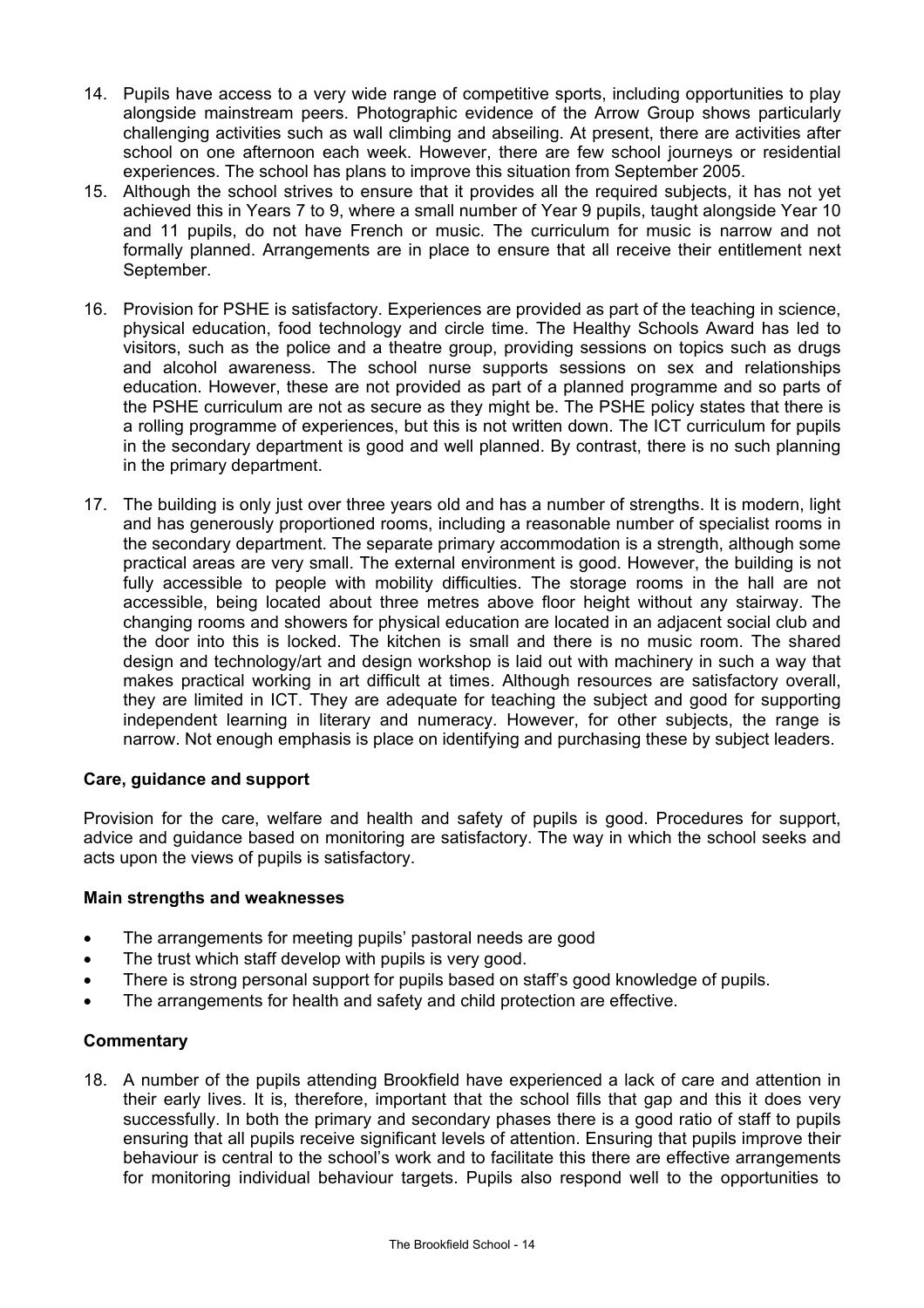earn merit awards and raffle tickets in order to gain a prize in assembly. This has also helped to raise their self-esteem and confidence.

- 19. Comments in the pupil questionnaires and interviews with pupils indicate that they appreciate the way in which teachers treat them with great respect. This engenders a sense of trust between staff and pupils and is an important aspect in helping to develop their social skills. In lessons the effective use of praise and humour creates an atmosphere which encourages pupils to work hard.
- 20. The personal support given to pupils is good and staff's informal knowledge of pupils and their development, especially their personal skills ands social and emotional needs, is also good. Pupils' behaviour and personal development are tracked regularly and adequately through the records kept by staff about pupils' responses in lessons and throughout the day. Assessment informs planning in the core subjects but is less developed in the non-core subjects. The information is collated through the 'Goal' assessment system and is enabling the school to examine variations in progress and to identify where pupils are having difficulty. Good advice and guidance is provided for older pupils through work-related studies, PSHE opportunities and careers work.
- 21. The headteacher, as the child protection officer, is well versed in the procedures outlined in the school's child protection policy. This is of paramount importance and is effectively managed. She has sensibly ensured that there will be cover for her during any absence by training a teaching assistant in child protection. The school's health and safety policy is also good, clearly identifying roles and responsibilities. There is good provision for first aid with five fully qualified first aiders. The new condition of the building means that it complies with all the necessary fire regulations and the caretaker and cleaning staff ensure that it is maintained in a good condition.

#### **Partnership with parents, other schools and the community**

Links with parents are satisfactory. Links with the community are very good. Links with other schools and colleges are good.

#### **Main strengths and weaknesses**

- The links with the community to develop confidence and responsibility are very good.
- The links with other schools and colleges, to promote team work and inclusion, are good.
- The efforts to engage parents in their children's education are good.
- The quality of information provided by the school on its work and pupils' progress is unsatisfactory.

- 22. The very good links which Brookfield has established with the community are built around sports and outdoor activities. At the heart of this provision is the South Wye Valley Community Project whose remit is to use sport as a tool to tackle drug misuse and anti-social behaviour. Through football, rugby, archery, canoeing and outdoor pursuits such as mountain biking, climbing and kayaking, pupils get the opportunity to learn vital skills such as teamwork, looking after one another and adhering to the concept of rules. Such has been the impact of these activities on building confidence and taking responsibility that, amongst pupils at Brookfield, five are now pursuing the Junior Sports Leader Award. Furthermore, these pupils have become known and respected within their community and, as a result, the school's reputation has benefited greatly.
- 23. Sport also plays a vital role in developing links with other schools and in providing opportunities for all pupils to be included in activities. There are regular fixtures in football and cricket and through these the emphasis on team spirit galvanises pupils to work together. The work of the intervention class is well regarded by those mainstream schools who benefit from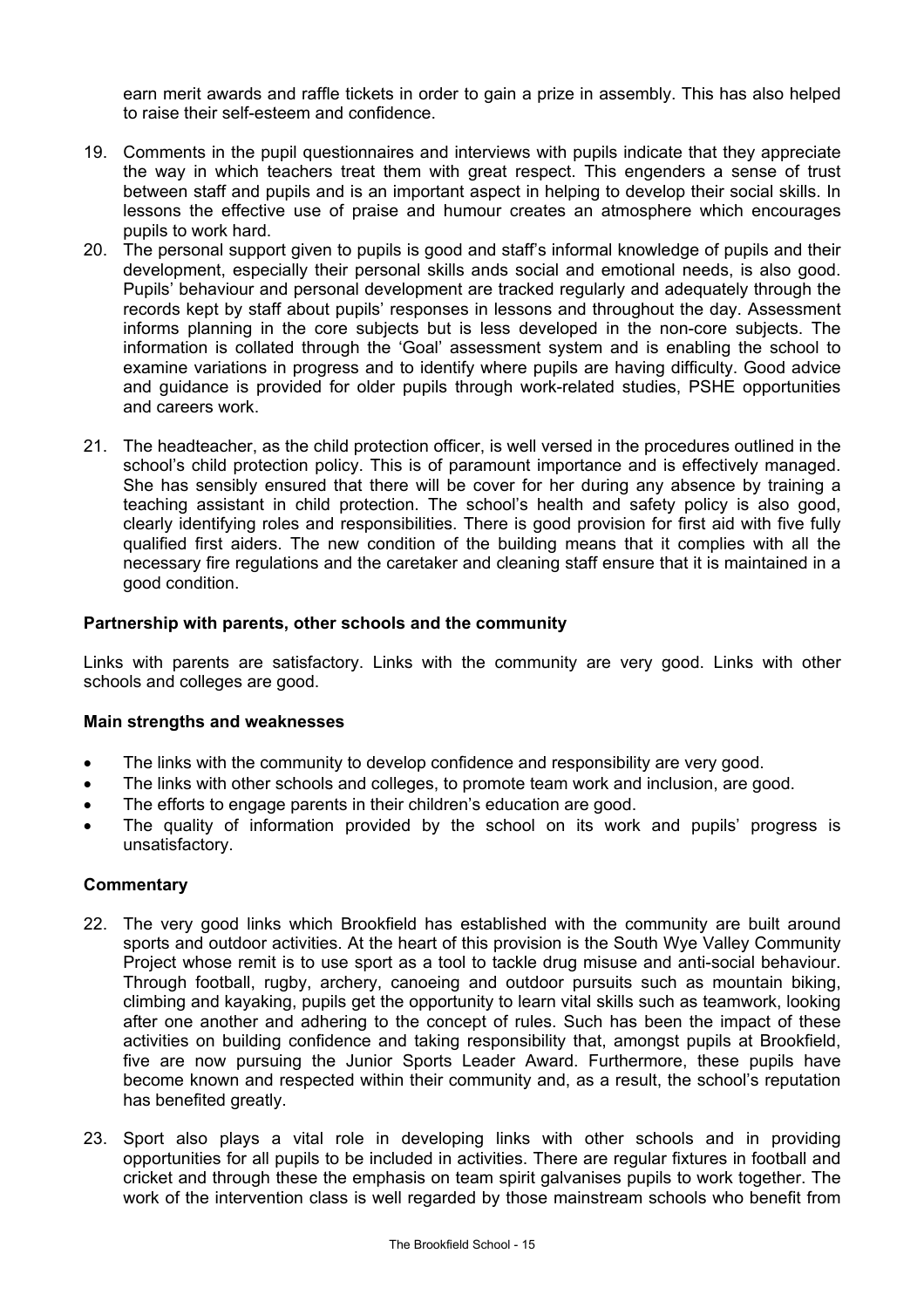the facility, and as a result, close links are created and expertise in behaviour management is shared. Brookfield is part of a local school cluster through which funding has been secured to organise joint events to promote cultural development. For example, pupils in Years 3 to 6 took part in an art day and a Japanese drama day. Through being included in mainstream activities, Brookfield pupils have demonstrated that they can behave well and be respected by their peers.

- 24. The school has also been successful in creating good relationships with parents. From the time children join Brookfield the headteacher insists that they take an interest in their pupils' education. This creates a solid foundation on which ongoing relationships are built. Parents responding to the questionnaire were overwhelmingly positive about the benefits that the school has brought to their children, particularly in regard to improving behaviour. The school has also made strides to engage parents in their children's education by inviting a group of four parents to attend the weekly cookery lesson in the primary department. Although on a small scale this early parental involvement is helping to erode some of the scepticism that many of them harbour about the benefits which education can bring.
- 25. The quality of information for parents about the school and pupils' standards and progress is lacking in a number of ways. The prospectus has a number of sections missing and, as a result, does not meet statutory requirements. Annual reports to parents do not give enough information on what pupils know, understand and can do. There is little information about the level their child is working at and few clear, specific targets for improvement.

## **LEADERSHIP AND MANAGEMENT**

The leadership and management of the school are good overall. Leadership by the headteacher is good. She has high aspirations and a clear vision for the school and is ably supported by the deputy headteacher and senior management team. This has helped to move the school forward well from its previously weak position. Governance is good overall. Management is satisfactory as is the leadership by key staff.

#### **Main strengths and weaknesses**

- The headteacher shows great determination to improve the school.
- Planning for school improvement is detailed and thorough, although how it measures its success could be sharper.
- The school reflects well on its work, its core values of respect, and building pupils' confidence, trust and self-esteem.
- Not all subjects in the primary department have a subject leader and the links between primary and secondary programmes are not fully developed.
- At the heart of improvement has been direct observation of the quality of teaching and learning by the headteacher and key staff.
- Governors are very supportive of the work of the headteacher and staff know the school and its pupils well.
- Not all statutory requirements are met, but some are because of a lack of external provision.

## **Commentary**

26. The headteacher leads the school well and is effectively supported by an experienced senior management team. The school is just three years old and had a very weak beginning; however, it has come a long way in the three years. With few resources, unsatisfactory teaching and an undeveloped curriculum it was placed in special measures in its first year. It did remarkably well to be removed from special measures a year later and this is testament to the sheer hard work of all staff and the strong leadership of the headteacher. It had additional work to do and still needs to develop the curriculum and its management further. However, it has much to celebrate in what has been achieved thus far.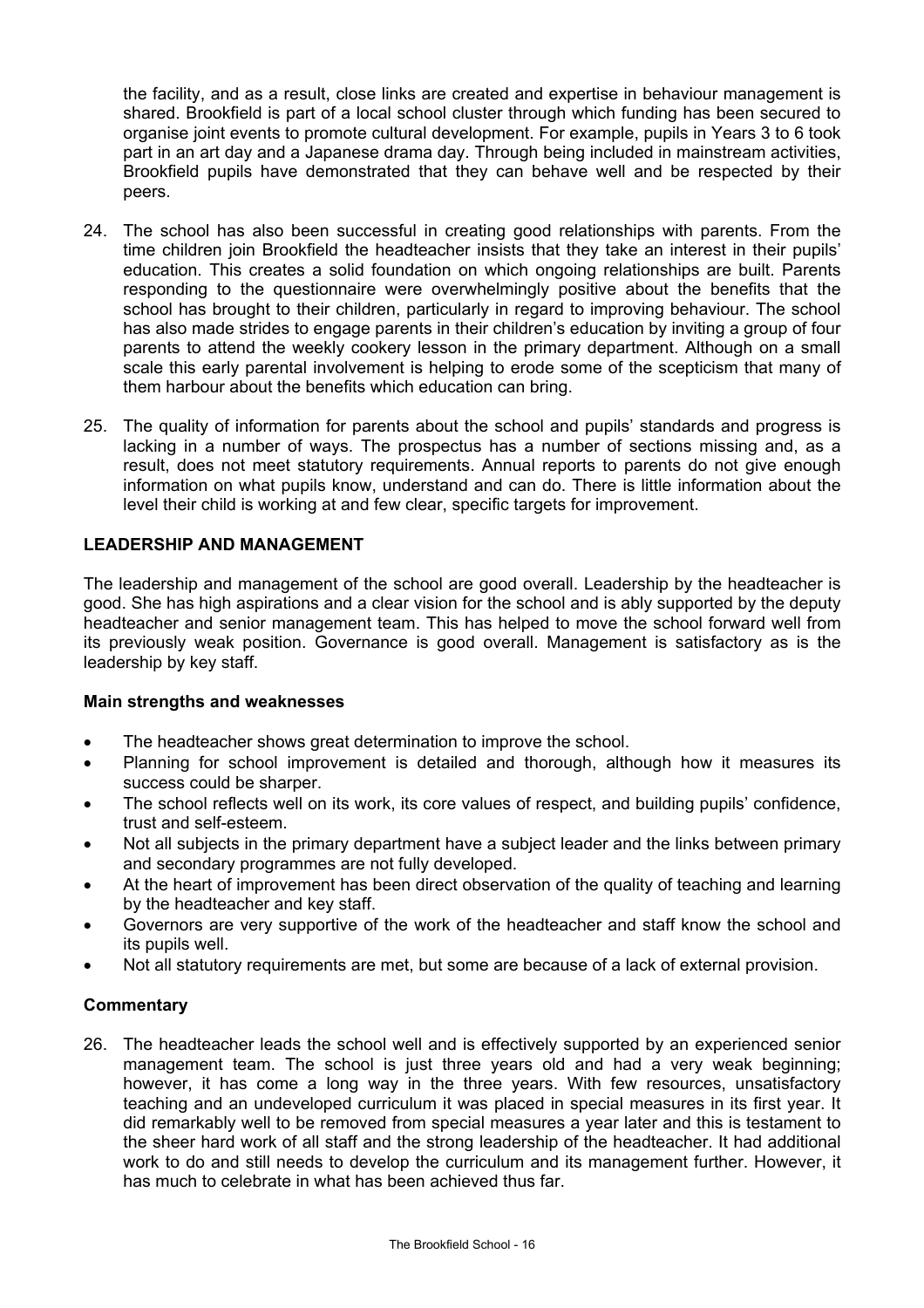- 27. Improvement in leadership and management since the last inspection has been satisfactory. The key issues from that inspection have been satisfactorily addressed and the school has drawn up a detailed and comprehensive school improvement plan. Strategic planning is satisfactory overall. Although the plan is not fully costed, it reflects clearly the priorities of the school and there are good systems in place for reviewing progress against it. However, success criteria are insufficiently sharp at times.
- 28. There is a strong sense of direction and determination for high standards of behaviour as well as for high academic standards. The school is well on the way to achieving its goals in this respect. The needs of the pupils are paramount in all its thinking. Good behaviour is evident from the lessons seen and pupils' achievements from their starting points are good. A very good team sprit and a strong ethos are the ingredients of this success, as well as the ability to effectively manage such pupils. As a result, the school has a calm, orderly and effective learning environment. Staff are very good role models for the pupils and this has led to very strong relationships and high levels of respect.
- 29. Decisive action has been taken on re-organisation of the curriculum to mirror the practice in primary and secondary schools, with pupils in Year 7 to 11 being taught by a good range of subject specialists. However, some subjects are not yet fully developed such as music across the school (because of staffing difficulties) and ICT in the primary department (because the programme there has not been developed). Classes in the secondary department are organised with mixed year groups and staff have to regularly re-organise their planning to ensure that work is not repeated. They generally do this well, but it takes time. At present, there is insufficient overview of the curriculum as a whole by senior staff to ensure that all its aspects fit together and that co-ordination is effective across all the school. This is why management is only satisfactory.
- 30. The programme of observations undertaken by the headteacher and senior staff, together with training on effective teaching and learning, has ensured that the quality of teaching is good. Judgements are accurate and evaluations clear. However, the few staff who are responsible for subjects where there is more than one teacher teaching the subject (English and mathematics) have not had the opportunity to observe teaching and learning across the school. An effective performance management system has been introduced and all staff are clear about their roles and responsibilities. The quality of the professional development, induction and training for teaching and learning support staff is also good and there is a culture of continuing improvement.
- 31. Subject leadership is well established in the secondary department with leaders knowledgeable about their roles and all subjects (except music) having a leader. Most have a clear view on how their subjects should develop, although some do not always pay enough attention to the role of ICT in supporting teaching and learning. In the primary department the picture is somewhat different. The department is organised separately from the rest of the school and only two subjects, English and mathematics, have subject leaders. Those with subject responsibility in the secondary department have no role in relation to the primary department, although some teachers, such as those in design and technology, art and design, and physical education, do teach there. The result of this is that the large majority of subjects have no leader and are not overseen in relation to their development. The management of these across primary and secondary department is, therefore, not 'joined up'.
- 32. The governing body is very committed, is highly supportive and brings many relevant skills to the school. Governors have worked hard to address the issues identified over the past three years. They know the school well and its main strengths and weaknesses. They have helped to shape it very well. Their determination that pupils should develop personally and academically is very strong. Their direct observations of the school's practice are giving them first hand knowledge. The committee structure, reports from staff and the visits of governors are enabling them to fulfil their 'critical' friend role as a further means of providing support. They recognise the need to extend this role even further. They are not aware, however, that the school's requirement to admit a few additional pupils who were subsequently placed with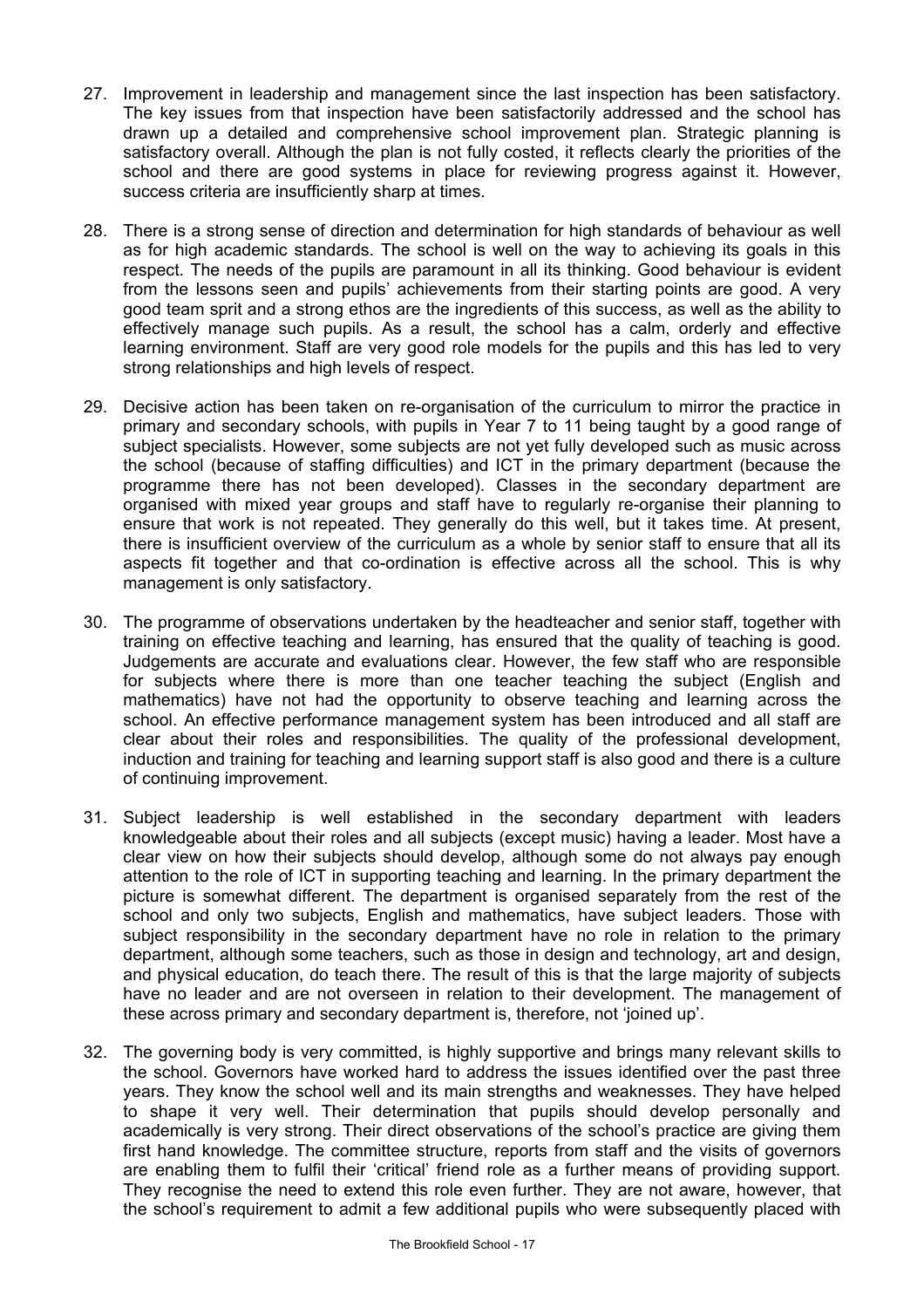Year 10 pupils has meant that they do not always get their entitlement to the whole National Curriculum. This is to be resolved next year as agreement has now been given for the school to form an additional class. They are not aware also that the information to parents is not always as complete as it should be. They are, however, determined to resolve this as soon as possible.

33. The management of pupils' additional needs is satisfactory. The school is well aware of the complex make-up of pupils' needs and the requirement to meet these through effective support. Its focus on, and management of, reading and numeracy support for those pupils who have greater difficulties than the rest are effective. However, the provision for a few pupils with wider ranging needs is not fully in place. This is mainly because no speech and language therapy is provided, despite this being specified on some Statements.

#### *Financial information for the year April 2004 to March 2005*

| Income and expenditure $(E)$ |         | Balances (£)                                  |  |  |
|------------------------------|---------|-----------------------------------------------|--|--|
| Total income                 | 777,208 | Balance from previous year<br>61.646          |  |  |
| Total expenditure            | 801,194 | Balance carried forward to the next<br>37.660 |  |  |
| Expenditure per pupil        | 15,861  |                                               |  |  |

## **WORK-RELATED LEARNING**

34. It was not possible to fully report on the provision for work-related learning. The provision for work-related learning is planned satisfactorily. Work experience provides the basis of all workrelated opportunities which start in Year 9 through local college links. These include construction, gardening, horticulture and agriculture. All placements are based on individual needs and tailored well to these. The school has a wide range of supportive employers who are used to placing pupils with behavioural difficulties. The pupils' performance is monitored well. School related activities, such as work in careers, also give pupils a good insight into the world of work. Through design and technology, pupils have set up a business model based on making and selling bird boxes. The newly formed school council is being used as the basis to establish the simulated business through which pupils will gain an appreciation of business methods. The work undertaken in this area is having a positive effect on pupils' personal development. The programme designed for the Arrow Group has appropriate emphasis on work-related learning and vocational opportunities. This is effective and helps pupils who would be otherwise out of education to engage well in learning.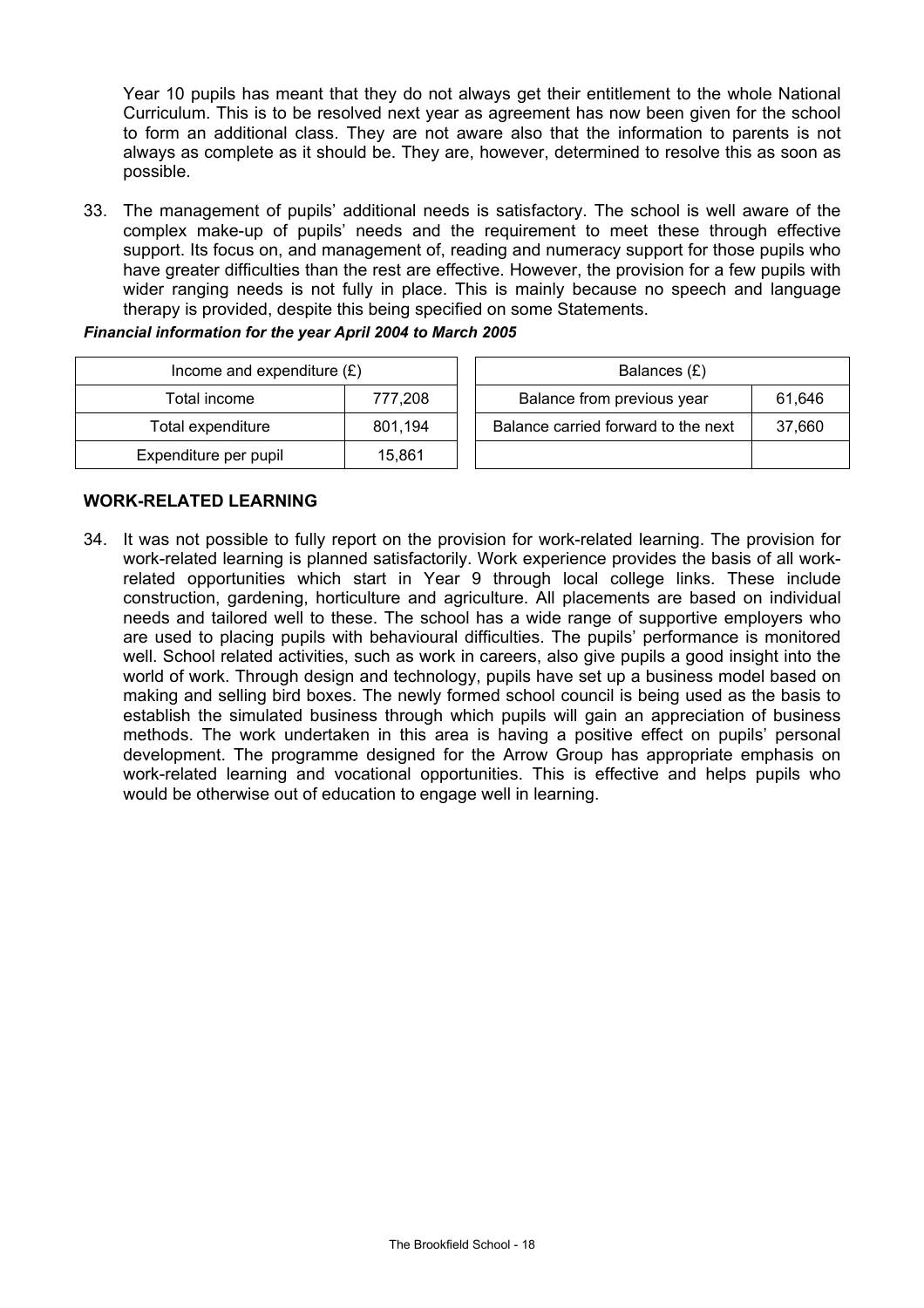## **SUBJECTS IN KEY STAGES 2 TO 4**

## **ENGLISH AND MODERN FOREIGN LANGUAGES**

## **English**

Provision in English is **good**.

## **Main strengths and weaknesses**

- Speaking and listening skills are very well promoted in English and in other lessons.
- A small number of pupils with specific speech and language needs do not have access to speech and language therapy support for these.
- Systematic support for spelling and reading supports confidence and good progress in these areas, although there are few opportunities for independent writing in some subjects.
- Teaching is lively and expert, and teaching support assistants generally contribute very well to pupil achievement.
- Assessment and the learning opportunities provided in English in the secondary school are being developed to raise achievement even more.

- 35. On entry to the school pupils' attainment in English is low because of their learning difficulties and their often inconsistent school attendance prior to this. The youngest pupils are at early stages of reading and writing. A few have speech and language delay or difficulties and often have a Statement which says they should have speech and language therapy support.
- 36. The good teaching means that pupils' achievements in English are good overall by the time they leave school. Although currently there are few opportunities for writing in subjects other than English, this is an area for school development.
- 37. There is very strong support for speaking and listening skills throughout the school and the quality of discussion about the topics and books the pupils are studying is often very high. Staff use questioning very well to help pupils express themselves more clearly and in more socially acceptable ways. Their stronger speaking and listening skills contribute very well to their personal and social skills and self-awareness. A few pupils who have very specific speech and language needs, however, do not have support for these difficulties through speech and language therapy and specifically targeted programmes, because it is not available externally. Their teachers' very sensitive support means that the pupils do make good progress in their willingness to offer ideas but they could make even more progress if specialist advice was available. This lack of speech is in breach of their statutory entitlements, as some of these pupils have such provision written into their Statement of Special Educational Need. This is beyond the school's control.
- 38. The school's very strong response to, and adaptation of, the National Literacy Strategy in the primary years ensures that reading and writing skills are very well explored and developed. Pupils' reading and spelling skills are systematically developed and monitored throughout the school. There is very good use of ICT software such as *Starspell* and *Successmaker* to support this. Pupils enjoy these sessions and feel that they are making good progress in their reading and spelling as a result of this work. Pupils enjoy English lessons because the teaching is lively, uses good humour but also helps them to think about issues. Their teachers' expressive reading and story telling hold their attention very well. This means that pupils want to read on in the texts that they are studying, and empathise very well indeed with the characters. For example, pupils in Year 8 and 9 thought carefully about the horrors of the trenches in World War I whilst reading poetry. Even those who are the weakest readers try to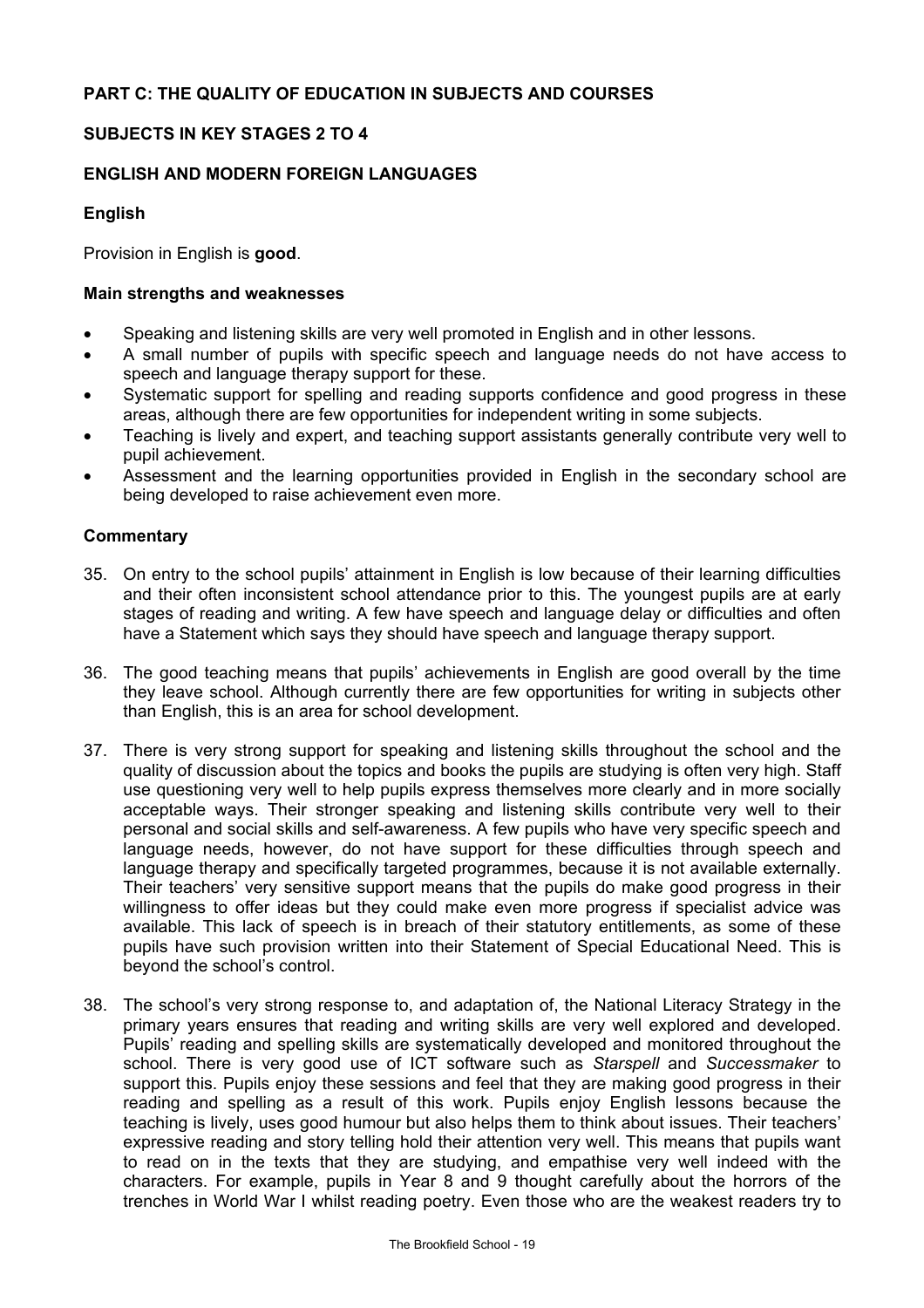follow very well and show a real appreciation of the language and ideas. They are supported well by a specialist teacher and assistant who provide additional specific reading support.

- 39. Pupils make satisfactory progress in their writing skills overall. The school recognises that the pupils could make even more progress if it had a more systematic whole-school approach and is developing plans accordingly. In particular, there could be more use of ICT throughout the school to support lower achieving pupils' more independent writing. Too often these pupils copy information, rather than use other ways of recording what they want to say for themselves.
- 40. Teaching in English is good and often very good. Teachers have very good subject knowledge and relationships with pupils and know their pupils very well. Good use is made of the assessment data the school has. Literacy profiles have been introduced for the youngest pupils and are to be extended to the rest of the school. This is good practice and will enable all teachers to have a clearer understanding of pupils' literacy needs. Teachers have very good relationships with pupils and very high expectations of their behaviour. Their knowledge of pupils means that tasks are generally well suited to pupils' needs and help them to move on.
- 41. A good range of reading materials, adapted texts, stories and non-fiction texts is used. The learning opportunities provided are strong, particularly in the primary department where they fit very well into the national strategy. In the secondary department very good and knowledgeable teaching ensures that the learning opportunities there are also strong. However, the school rightly recognises the need to refine these further, to take account of the mixed age ranges in classes and the national strategies in more depth. In particular, the qualifications and accredited courses followed by higher attainers are being reconsidered as currently these are at a lower level than other subjects. Almost all pupils take an Entry Level Qualification and achieve a good range of results.
- 42. English is well led and managed by a committed and very experienced co-ordinator, who monitors planning, and has a clear vision for the subject and high expectations for pupils. The subject has moved on well as a result, over the school's three years. However, he is not yet involved in monitoring teaching. Visitors, including theatre groups, as well as visits to the locality enrich the curriculum considerably. English makes a strong contribution to pupils' cultural, social and moral understanding and their personal development.

## **Language and literacy across the curriculum**

43. Overall, the use of this is satisfactory. Although staff extend and support pupils' speaking and listening very well in most subjects, there is less consistent support for literacy. This is because there is no formal literacy across the curriculum policy and limited monitoring of teachers' planning for this. Some teachers do not know pupils' literacy targets and, therefore, there are missed opportunities for reinforcing these. Although there are good examples of writing in subjects such as religious education, history and geography, too often work is copied or from worksheets. Opportunities are thus missed for reinforcing writing, spelling and reading strategies.

## **French**

44. This subject was sampled as only a limited number of French lessons were seen. Very little work was available, although teacher records and the little amount of teaching observed show the learning opportunities and achievement to be at least satisfactory. The teaching observed was good. Pupils clearly enjoy their French and try very hard to pronounce accurately and to remember the key words and phrases they know. Speaking and listening in French are well promoted, although there is little emphasis on reading and writing in French. The subject is satisfactorily led and managed by a relatively new co-ordinator who has great enthusiasm for the subject and clear understanding of how French should be developed further. The organisation of timetables and classes at the time of the inspection meant that a few Year 9 pupils did not have French lessons. The school, therefore, is not fulfilling its statutory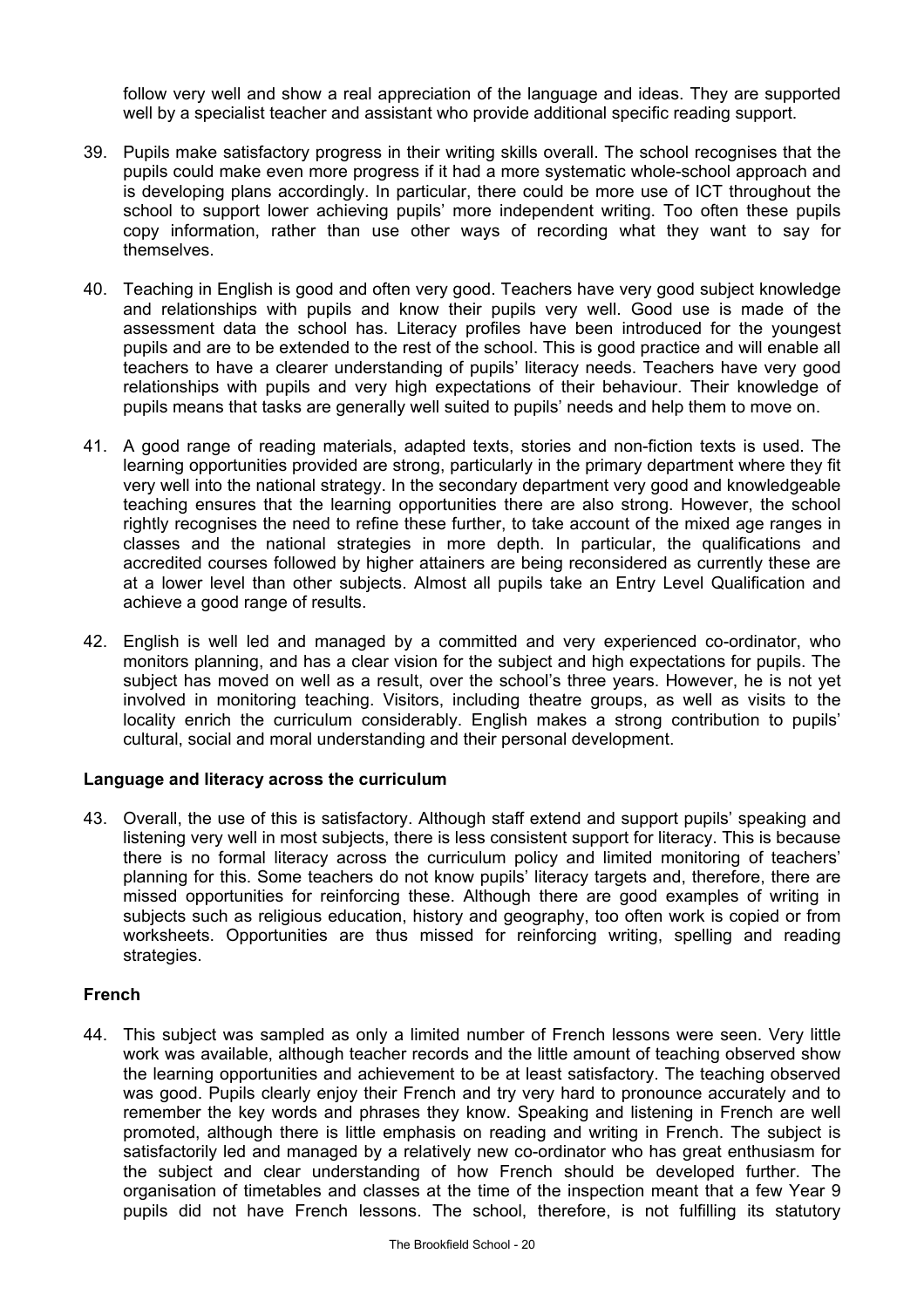responsibilities in this subject. Plans have already been made, however, to ensure this is not the case next year.

## **MATHEMATICS**

Provision in mathematics is **good**.

#### **Main strengths and weaknesses**

- Pupils achieve well because of good teaching and approaches which help pupils understand well what they are learning.
- Staff are sometimes not as well deployed as they could be.
- Links between primary and secondary departments are insufficiently strong.
- Assessment in the secondary department is good.

- 45. Mathematics is well taught by staff who clearly enjoy teaching the subject and helping pupils make the progress they are able to. The national strategies have been adapted well and staff use a wide variety of approaches in their teaching to interest, involve and assess pupils' learning. The three-part lesson is well embedded with mental starters a particular strength. Quick-fire questioning and opportunities to use and apply mathematics in practical contexts, interest pupils well and they rise to the challenge of the tasks they are set. They concentrate remarkably well and work very hard. Teaching assistants support learning well in the practical part of lessons but sometimes have too little to do when the teacher is teaching the whole class.
- 46. In the primary department each of the two class teachers teaches the subject. Teaching is good and the good use of interactive whiteboards aids pupils' understanding well. These are used to full effect using software which is designed to challenge pupils. Explanations are clear and questioning probes and extends pupils' understanding. Pupils are challenged effectively to use their mathematical knowledge in order to solve problems. Work is well matched to the pupils' needs and level of attainment; as a result, some pupils reach the expected level for their age. Occasional weaknesses include making too big a leap for some pupils, although work is generally provided in small steps. Sometimes, inaccurate work is accepted, such as 24-hour time being recorded incorrectly. A significant strength is in the approach to mathematical investigation; this helps pupils gain a thorough knowledge of numbers and especially of patterns and relationships. The new subject leader for the primary department was appointed only recently. She has made a reasonable start in managing the subject and has audited resources. She is beginning to look at the quality of planning and teaching but as yet there are no links being made with the secondary leader.
- 47. The temporary subject leader for the secondary department teaches all lessons in Years 7 to 11. He is a very experienced and knowledgeable teacher who is highly respected by pupils and who has considerable skill in explaining ideas and helping pupils gain maximum success. A particular strength is the way mathematical problems are often made practical in nature. This helps pupils to see the relevance of what they are learning. Learning takes place in very small successful steps for most pupils, although extension work and greater challenges are planned for the more able pupils. The challenge in the work for pupils is just right and they try very hard and behave very well. Good use is made of the interactive whiteboard for explanations but there is little interactive use by pupils.
- 48. Leadership and management are satisfactory overall. The school had been unsuccessful in appointing a permanent secondary co-ordinator/teacher until recently. The new person is to start in September 2005. The current secondary leader has ensured adequate development, especially improving assessment through the 'Goal' assessment and the collection and tracking of pupils' results and achievements. Assessment in the secondary department is now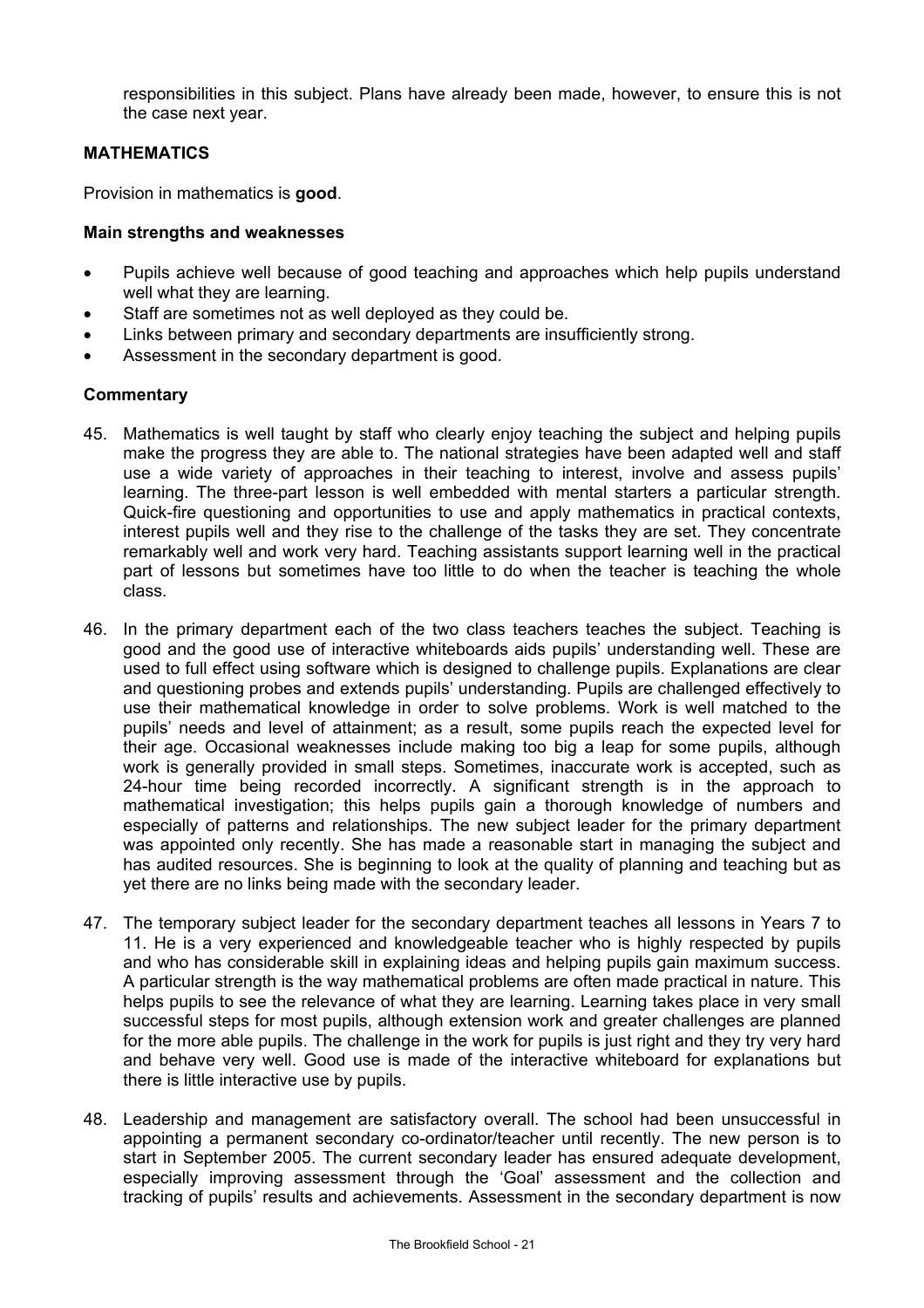good. The primary and secondary departments are organised separately with separate coordinators. Little in the way of liaison or joint planning has yet taken place, although handover arrangements and transfer of information are good when pupils move from Year 6 to Year 7.

#### **Mathematics across the curriculum**

49. This is satisfactory. Adequate opportunities take place in many subjects, such as science, design and technology and ICT as well as for supporting pupils with special educational needs. Staff seize the moment and make good use of opportunities which arise. However, mathematical opportunities are not always specifically planned in each subject.

#### **SCIENCE**

The provision for science is **satisfactory**.

#### **Main strengths and weaknesses**

- Pupils in Year 6 achieve well; a few reach National Curriculum attainment levels that are expected for pupils of their age.
- The subject leader does not have an overview of the provision in the primary department.
- Secondary pupils are taught by a subject specialist who has high expectations of what pupils will learn; occasionally, pupils' behaviour gets in the way of learning.
- The curriculum does not reflect the organisation of pupils into classes in Years 7 to 9.
- The lack of a technician makes the job of teaching secondary pupils more difficult than it should be.

- 50. Pupils' achievements are satisfactory overall, although those in Year 6 achieve well. This summer, results of national tests show that a few pupils reached Level 4 in science. This is the level that is expected for pupils in Year 6. Those in Years 7 to 11 achieve satisfactorily. By Year 9, a few pupils reach Level 5, and, by Year 11, pupils who attend regularly leave with nationally recognised accreditation, in the form of Entry Level examination passes. The school does not yet provide award courses at a higher level, however. The school should give consideration to entering the most able pupils for GCSE examinations as a few are capable of passing these.
- 51. The curriculum is satisfactory. The school provides a broad range of learning experiences, and so pupils steadily acquire knowledge and understanding across all the areas required. However, there is no data-logging equipment or use of such equipment and the use of ICT to support learning is limited. In the primary classes, pupils' work shows that they tackle practical tasks, such as an investigation into the effects of darkness on plant leaves. Pupils in Year 6 are able to predict what might happen and they understand how to make the investigation fair. In Years 7 to 9, the science curriculum is taught in a two-year cycle and this does not match the organisation of pupils into three classes where a few pupils are taught with Year 10 pupils. In order to avoid repetition and ensure that topics are not missed out, the teacher has to carefully track what each pupil has covered; however, this should not be necessary.
- 52. No science lessons were taught in primary classes during the inspection period, and so no judgement can be made on teaching here. In the secondary classes, teaching and learning are satisfactory. The teacher, who has been appointed since the last inspection, is an experienced subject specialist who has high expectations of what pupils will learn. The planning closely reflects the national guidance for mainstream schools and as many practical experiences as possible are incorporated into the work. However, the lack of a technician is a limiting factor in this respect and much time is spent by the teacher organising and cleaning resources. Pupils enjoy practical work, which helps them to develop investigative skills. For instance, Year 8 and 9 pupils carried out an investigation into chemical reactions, which started with them heating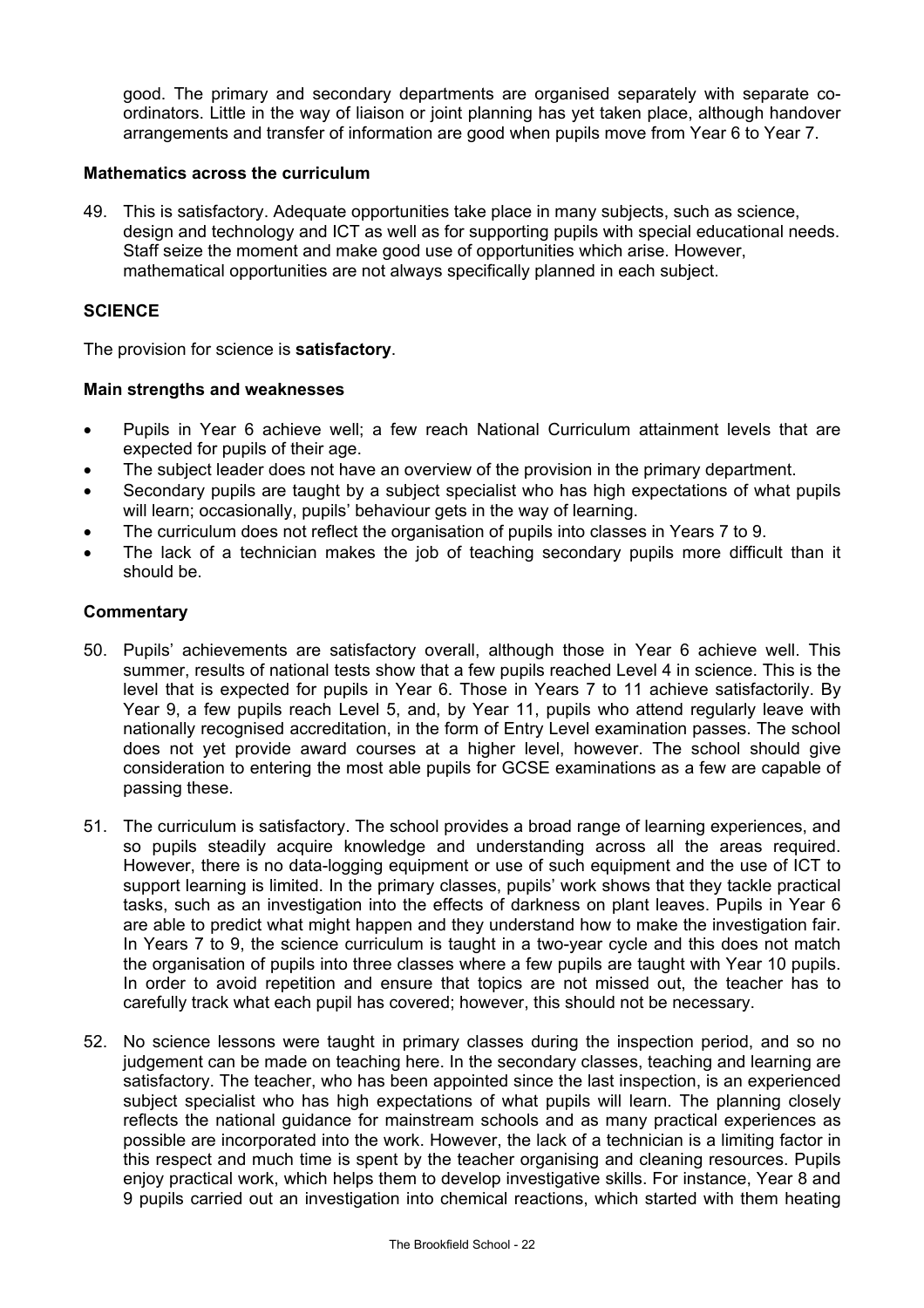limestone. They made sensible predictions about what would happen, and spontaneous observations, such as, "Mine has turned to powder". They noted the effects when water was added, and tested the resulting solution using universal indicator. However, when it came to correctly sequencing a series of statements about the exercise, pupils found this difficult because the teacher had not teased out learning points as the task progressed. In particular, few pupils were aware of the points at which new chemical substances had been formed. The secondary teacher maintains detailed records but misses opportunities to involve pupils in assessing their learning in lessons. Overall, assessment is satisfactory.

- 53. In Years 7 to 11, pupils' attitudes to science are not as positive as they are in other subjects; occasionally their behaviour gets in the way of learning as the teacher does not have strong skills in behaviour management. Teamwork between her and the teaching assistant deployed to support science lessons is usually effective in keeping pupils engaged, however.
- 54. Leadership and management of the subject are satisfactory and so is improvement since the last inspection. The subject leader's job description does not include oversight of science in the primary department. As a result, the direction of the subject is determined by the teachers who teach it, rather than a total oversight of development across the whole school. Planning has been improved, monitoring of teaching and learning introduced, and there has been moderation of assessment in the subject. The lack of an interactive whiteboard in the science laboratory is a weakness that restricts the possibilities of explaining and demonstrating complex ideas in a simple way. Overall, the accommodation and resources are satisfactory.

## **INFORMATION AND COMMUNICATION TECHNOLOGY**

Provision in information and communication technology (ICT) is **satisfactory**. Strengths only just outweigh weaknesses, however.

#### **Main strengths and weaknesses**

- Pupils make good progress in Years 7 to 11 because they are challenged well by work which helps them to critically appraise the use and application of ICT.
- Achievement in the primary class is unsatisfactory.
- No one is leading the development of ICT in the primary department; the person designated as the ICT subject leader has responsibility for Years 7 to 11 only.
- The subject is well led in the secondary department.
- Software resources for subjects other than ICT are limited.
- The ICT accommodation is currently far too small with poor ventilation.

- 55. No lessons were able to be seen in the primary department. Work shows that pupils mainly use ICT for producing good quality posters, demonstrating their ability to write using different fonts and link graphics with text. In addition, they use the Internet to find things out. There is little other work, however. The ICT topic planned for this term is about using large databases, such as the Internet. Overall, although, there is no planned programme in the primary department to help pupils build their skills, knowledge and understanding. The new class teacher recognises this deficit and has plans to build up a set of activities to ensure the whole curriculum is covered. The interactive whiteboard is used well, such as in mathematics for investigations and pupils delight in making choices by using its interactive features. All pupils use computers competently to complete independent programmed learning activities (*Successmaker)* which support their basic skills work in English and mathematics. Overall, however, the pupils in this department do not have enough opportunities to make progress in all aspects of ICT and their achievement is unsatisfactory because of this.
- 56. The secondary subject leader has worked hard to develop the subject and to provide a good range of learning opportunities for pupils in Years 7 to 11 which meets their needs well. There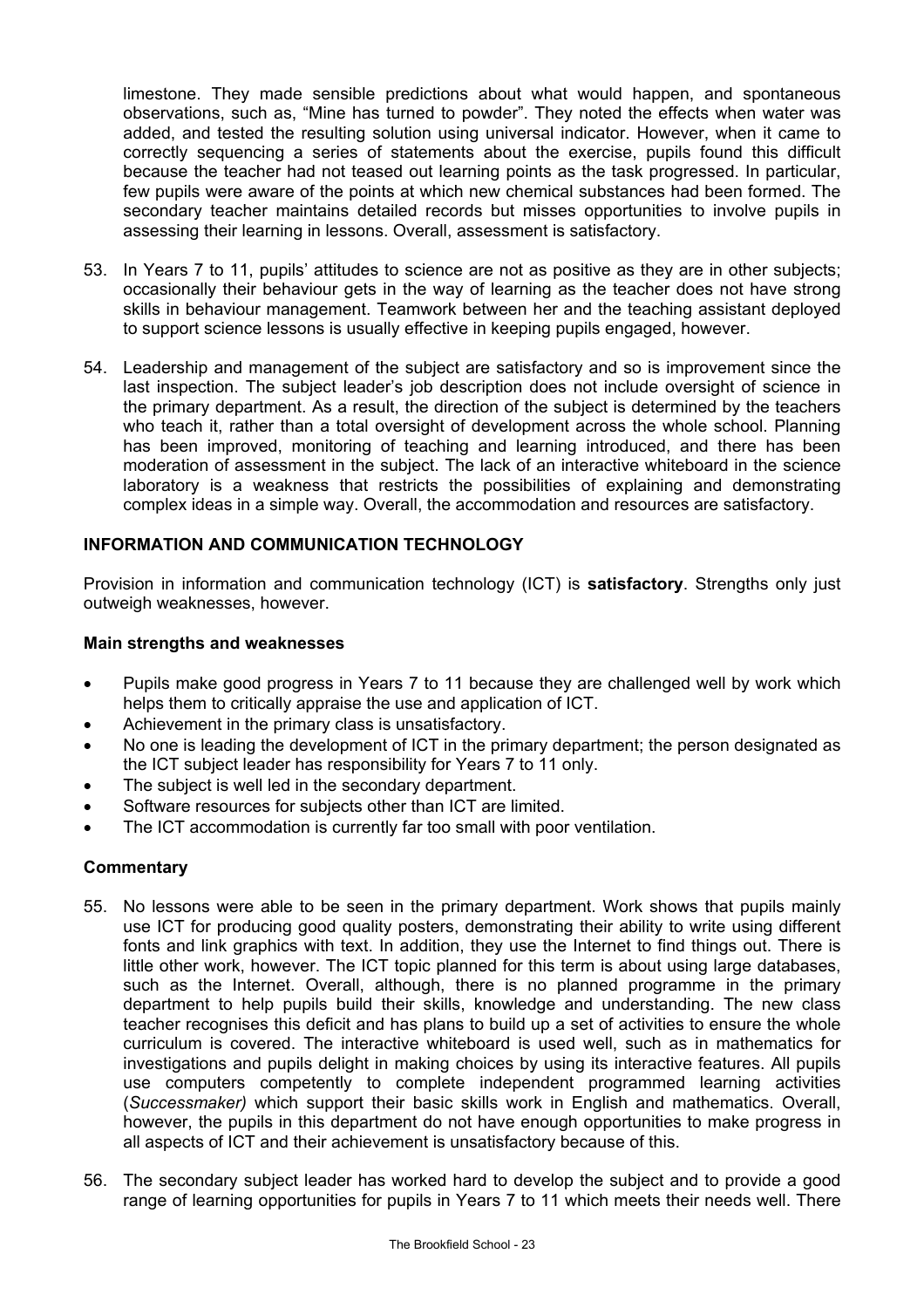is a clear view of how, and what needs to be done, to improve the subject further. Challenging activities are provided and pupils prepared well for a relevant award bearing course in Years 10 and 11. In fact, in 2004 Year 10 and 11 pupils achieved particularly well in the tests they took. Lessons in Years 7 to 11 are taught well by a knowledgeable specialist teacher who plans work which meets the pupils' wide-ranging needs and abilities well. Good use is made of the interactive whiteboard for demonstration which helps pupils understand ideas better, although there are few opportunities for pupils to 'interact' with it themselves. A particular challenge for the co-ordinator is the checking of the planning to ensure that pupils do not repeat work. This is necessary as the school organises its pupils in classes which contain mixed year groups which overlap. He ensures a minimum of repetition through a complex tracking and checking procedure.

- 57. Pupils in Years 7 to 11 are enthusiastic learners and work diligently to ensure that they do their very best. Pupils behave well and show great interest in their lessons. A strength in teaching is the way praise is used to build pupils' self-esteem and also the good emphasis on selfassessment at the end of lessons where pupils often identify what aspects of their work could be done better. The management of pupils is very good; mutual respect is very evident as are very good relationships. Assessment, overall, has improved and tracking systems to gauge pupils' progress are now in place and are good. The co-ordinator also reflects well on how the provision can be made better and how his knowledge can be extended to provide better opportunities for pupils. For instance training has been undertaken in control work, an area the subject leader viewed originally as a weakness. As a result of this, the use of very good software and a very challenging approach with excellent questioning, pupils in a Year 10 lesson achieved very well in this work. They concentrated superbly on how to program the timing of a simulation of two traffic lights. The quality of teaching was very good and the teacher was well supported by a knowledgeable teaching assistant.
- 58. The accommodation for ICT is being re-modelled and should be completed by the start of the new term. It is currently unsatisfactory. The ICT suite is far too small for the numbers of pupils and staff, although it is used well. It is also hot and stuffy, through a lack of ventilation. Software resources are unsatisfactory.

## **Information and communication technology across the curriculum**

59. Overall, this is satisfactory, but only just. Its use is inconsistent. Not enough is done by leaders of other subjects in taking responsibility for identifying and using resources. Although good use is made of the Internet, and the occasional use of subject software such as a *Blockbusters*  quiz in design and technology, there is inconsistent use of subject software. Good use is made in physical education to record progress and analyse movement. Science lacks sensor equipment for monitoring events and measuring changes and there is no computer-aided design and manufacture equipment in design and technology. Pupils use computers very regularly to support literacy and numeracy skills and this is having a very positive effect. Good use is made of ICT to support pupils with reading difficulties, some of which is produced by the specialist teacher herself, but there is little use of ICT in general to support reluctant writers in lessons.

## **HUMANITIES**

## **Geography**

60. The subject was not a particular focus for this inspection, and too little evidence was gathered to make judgements on standards and provision. One lesson was seen and in this the teaching and learning were good. A difficult topic on plate tectonics was brought to life well by using the interactive whiteboard. Good teamwork by the teacher and the assistant ensured that pupils were well supported. Pupils made good gains in their understanding during the lesson and most produced neat, correctly labelled diagrams showing the three types of plate margins. Pupils also used correct terminology, such as *core*, *mantle* and *magma*. Since the subject was last inspected, planning has improved.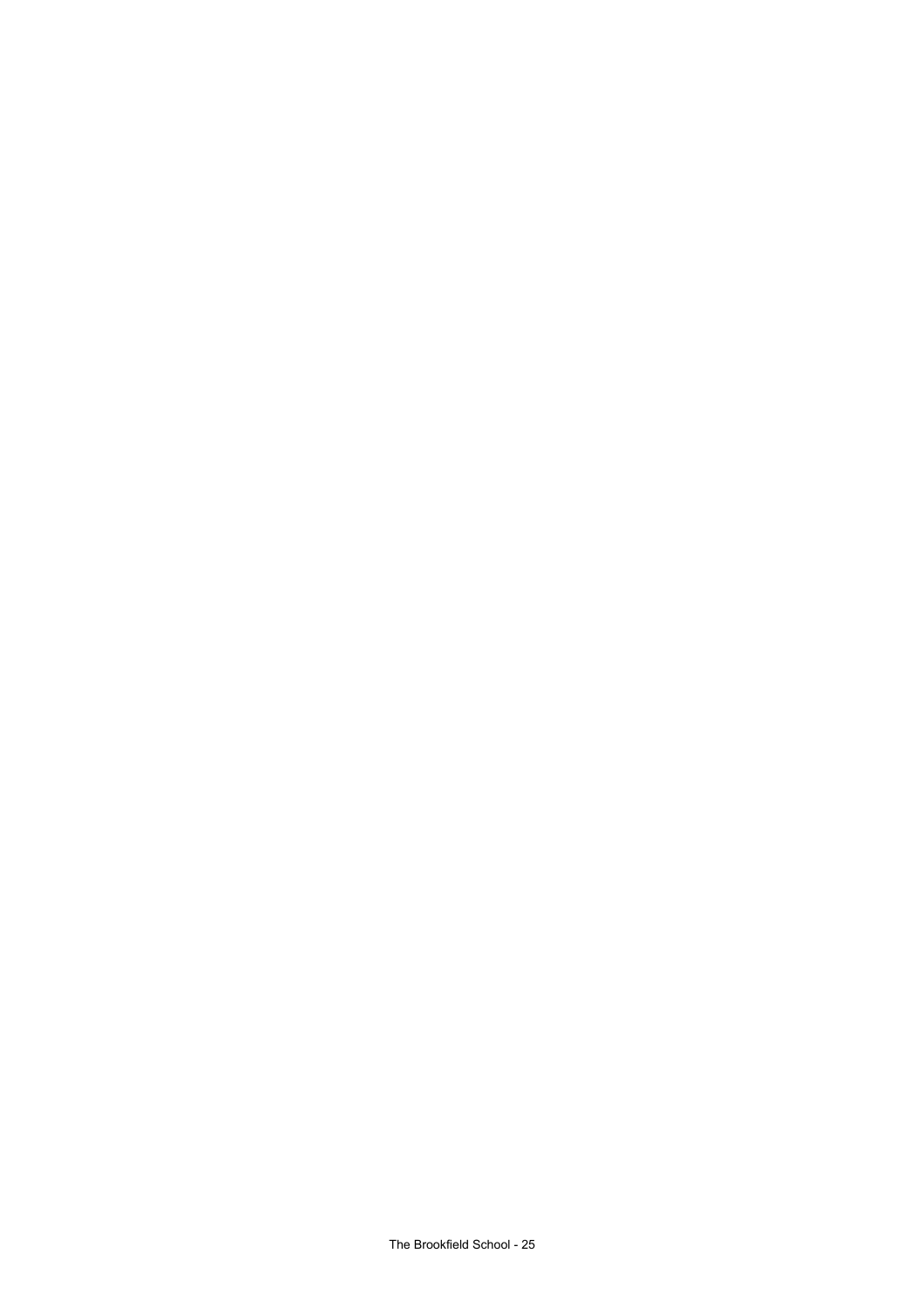## **History**

61. The subject was not a particular focus for this inspection and too little evidence was gathered to make judgements on standards and provision. One lesson was seen, and in this the teaching and learning were very good. Role-play and group writing were used most effectively with Year 8 and 9 pupils to develop their understanding of the problems of the Vietnam War and how these led to gradual disenchantment amongst the American public. Pupils were well motivated and all were included well. Since the subject was last inspected, planning has improved.

#### **Religious education**

The provision for religious education is **good**.

#### **Main strengths and weaknesses**

- There has been good improvement since the subject was last inspected.
- An enthusiastic teacher leads the subject well.
- The subject promotes pupils' personal development well.
- There is good use of ICT to support learning, but the school has few artefacts to bring different religions to life in the classroom.

- 62. It was not possible to see religious education lessons in primary classes as no lessons were taught during the inspection period. No judgements are, therefore, made about teaching, learning or achievement in the primary years.
- 63. Secondary pupils achieve well in religious education. A few pupils in Years 7 to 9 have moved up one attainment level in an academic year, for instance. Good achievement is associated with pupils' positive attitudes towards the subject, good teaching and learning, and good improvements in recent years.
- 64. In Years 7 to 11, teaching and learning are good. Staff have good relationships with pupils and manage them well; as a result, pupils are engaged well during lessons. Expectations of work and behaviour are made clear, and pupils rise to these. Interactive whiteboards are used very effectively. The subject leader has collected a bank of suitable ICT resources on the school's intranet for staff to use. For instance, in a lesson for Year 7 pupils, a website was used well to enable pupils to see the layout and activities in a gurdwara. A display shows that primary pupils found out about Mother Teresa using the Internet. Teaching draws well on pupils' own experience too. For example, the film *Bend it like Beckham* formed a useful focus for discussion in a lesson for Year 9 and 10 pupils and this enabled pupils to recognise some of the conflicts that a young Sikh might experience in Britain today. Pupils contributed well orally, but they are reluctant writers. Although staff overcome this well by providing worksheets, well adapted to the pupils' different literacy levels, this restricts opportunities for extended writing. Particularly popular resources are the individual pupil response devices that are used with the interactive whiteboards and which enable teachers to assess pupils' learning. Pupils are given a choice of four possible answers to a question and they select one with their device. Responses can be collated by the teacher, providing a useful record of the effectiveness of teaching.
- 65. There are good opportunities in religious education for pupils to develop moral and cultural awareness. For instance, through studies of different religions, pupils learn to understand different customs and cultures. They are encouraged to empathise with those of other faiths too. Older pupils consider some quite difficult issues, such as euthanasia and suicide bombings. Teaching encourages pupils to arrive at a view on these and attempt to understand what motivates people to carry out acts such as these.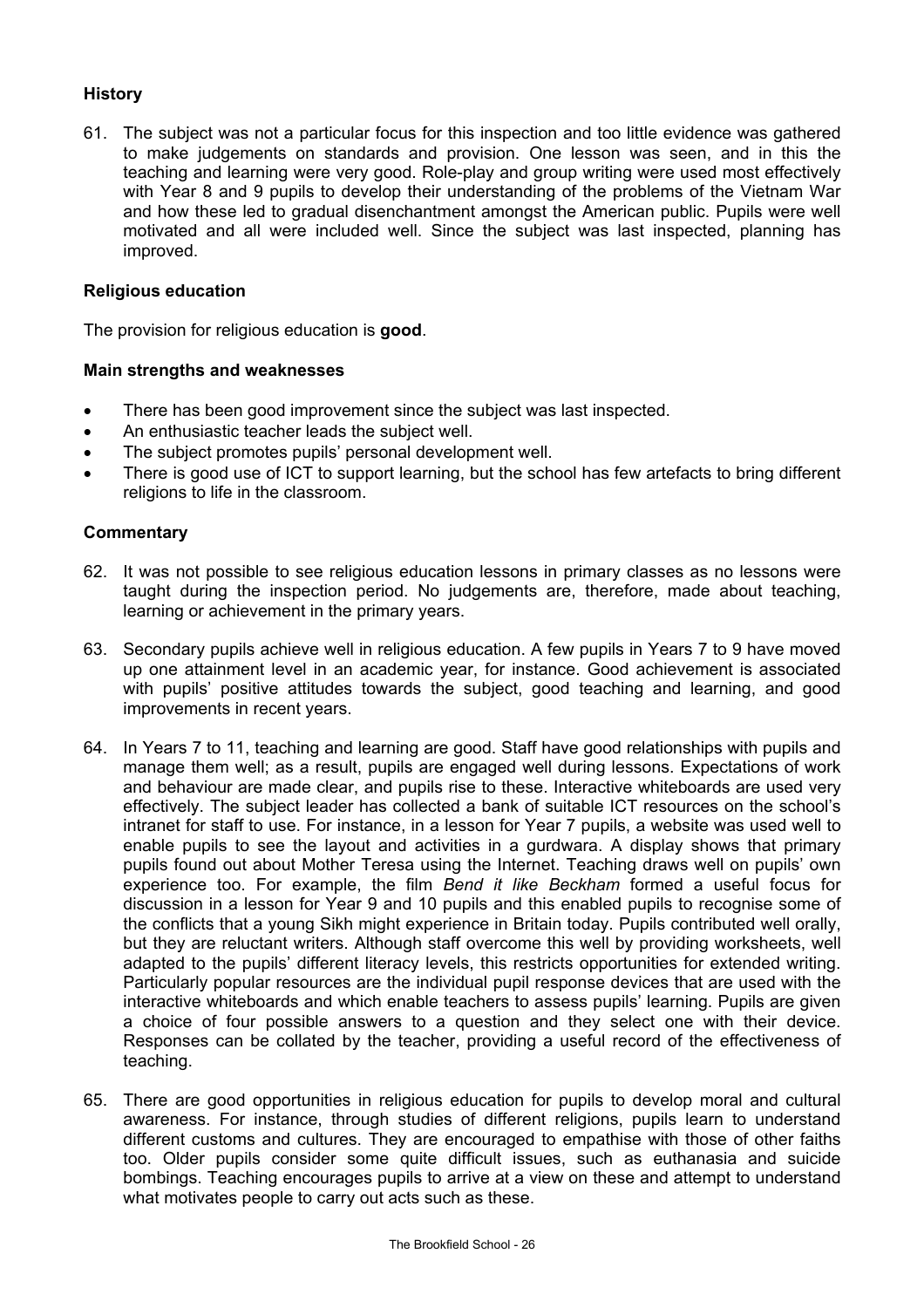- 66. Since the subject was last inspected, planning has improved; the agreed syllabus has been adopted and modified to suit the interests and aptitudes of the pupils. Assessment has been developed and pupils' attainments are assigned a level, so the school can demonstrate the value that it adds each year. Work is now sampled, and pupils' achievements tracked. Monitoring of teaching has been introduced and the quality of teaching has improved.
- 67. The subject is well led and managed by an enthusiastic non-specialist teacher, who maintains an overview of the subject across the school. He has increased resources for teaching about different religions and has rightly identified the need to acquire artefacts associated with world religions so that pupils can have first hand experiences of these. The local area offers few opportunities for visits, to mosques or temples for instance, although local clergy do visit to support learning about Christianity.

## **CREATIVE, AESTHETIC, PRACTICAL AND PHYSICAL SUBJECTS**

## **Art and design**

68. Only a small amount of teaching was seen (in the secondary department) and it is, not therefore, possible to make an overall judgement on provision in this subject. However, the quality of the teaching that was seen was very good. The high level of expertise by the teacher and the way pupils were inspired helped them to develop their ideas and improve their skills very well. Pupils were generally highly focused on what they were doing and tried very hard to improve their technique. The curriculum is very rich; although staff have worked hard to build up resources, some are still lacking, especially for pottery and ICT. The Year 11 pupils' GCSE work shows exceptional achievement. It is of high quality and demonstrates the skills the pupils have developed very well over time. Good plans are in place for a combined award with design and technology for pupils in Year 10 and 11. There is a clear view by the co-ordinator of how the subject needs to develop. However, the responsibility for leading the subject only extends to the secondary department and no one leads the subject in the primary department.

## **Design and technology**

69. It is not possible to make a judgement on provision overall. Only a few lessons in the secondary department were able to be seen. The teaching in these lessons was effective and the support by teaching assistants was good. The work seen indicates that pupils achieve well. Pupils undertake a good range of projects which cover a full range of materials, although there is still a predominance of wood-constructed products. There is little in the way of ICT to support learning and no computer-aided design and manufacture. The resistant materials workshop is shared with art and design and the layout of the room is a compromise which makes the organisation of some lessons problematic. In addition, some basic equipment, to broaden the range of materials used by pupils such as a vacuum former, is absent. The subject leader teaches all pupils but is just responsible for leading the subject in the secondary department. This means that the provision in the primary department is not formally overseen. Work in food technology makes a positive contribution to pupils' personal development and especially life skills.

## **Music**

70. It was not possible to make an overall judgement on provision in music. The school does not have its own music specialist and has only recently 'bought' in an external specialist who teaches primary-aged pupils and two of the three classes for Year 7 to 9 pupils. Not all pupils who should be taught music, therefore, have lessons. Although the teaching in the small number of lessons observed was at least good and pupils' achievement in these lessons was also good, the learning opportunities planned for music are not sufficiently broad enough to cover the curriculum adequately. There is a good emphasis on composition and involvement and a strong development of rhythm and tempo awareness and practical skills. Pupils enjoy these sessions very much and the lessons make a very strong contribution to pupils' listening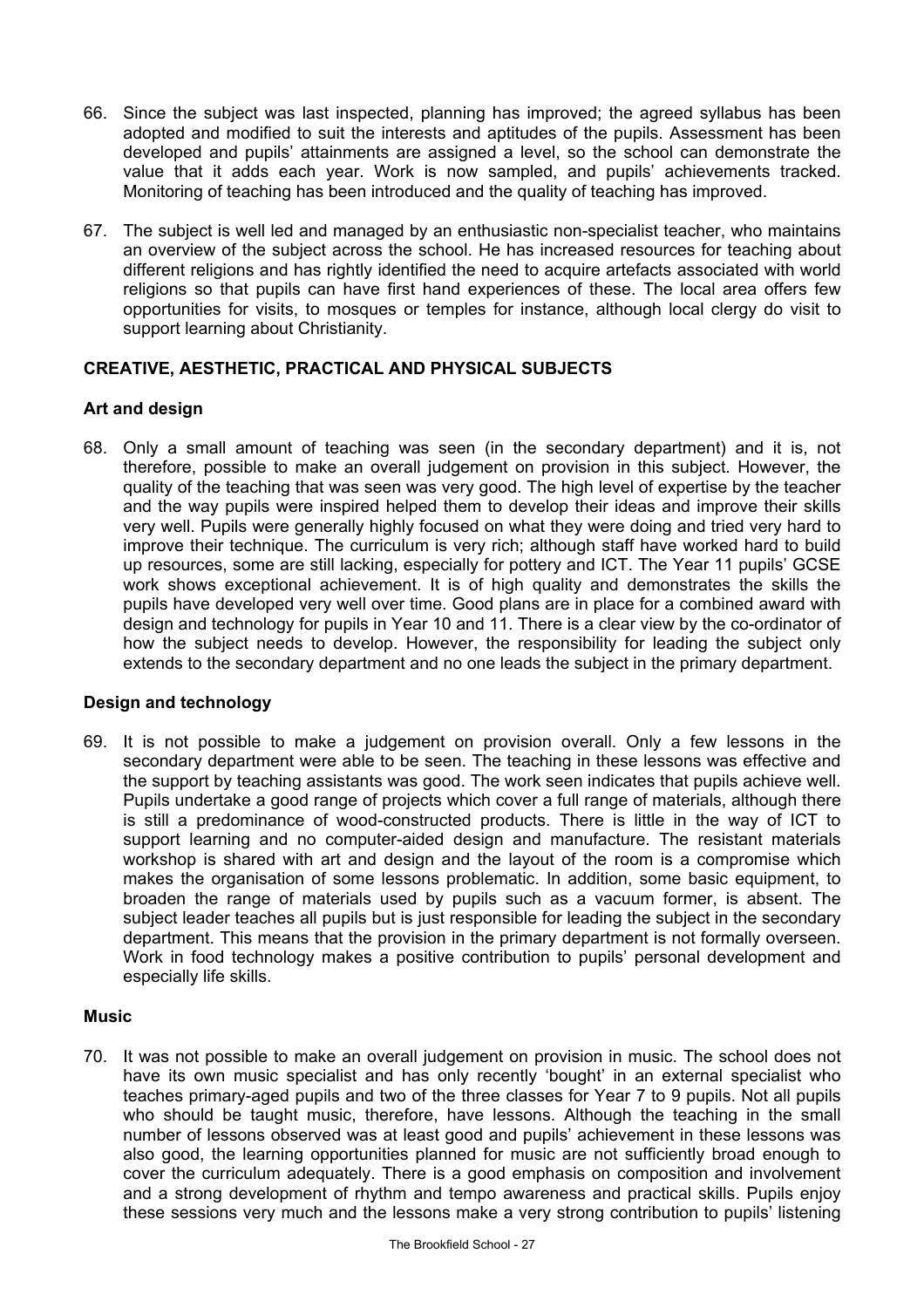skills and self-awareness. However, there is no music policy or curriculum which is designed to help pupils build on what they have learned previously. The school recognises that it must address this and the specialist's time is to be extended next year. There is, however, no one leading the development of this subject.

## **Physical education**

Provision in physical education is **very good**. It has some excellent features

#### **Main strengths and weaknesses**

- Pupils' achievement is very good because teachers know their pupils very well, work very effectively as a team and have very strong subject knowledge and expertise.
- There are very good links with a local sports college which have supported the subject's development and provision very well.
- Pupils challenge themselves and work together very well and the subject makes a very good contribution to their growth in self-esteem, their social awareness and their ability to work with others.
- The leadership and management of the subject are excellent.

- 71. The school's provision for physical education has improved very well since the last inspection. The school rightly identifies the subject as offering many opportunities for pupils to extend their own skills and performance, for them to gain a sense of personal achievement and for some to particularly excel in sport. Whatever their starting points, pupils make very good progress because staff are very skilled indeed at supporting them to the next skill level, for example in catching a cricket ball, or following a stroke through in tennis. This gives them confidence that they are making progress and many practise their skills independently at break times, as well as in supervised play sessions. Currently, the school is exploring the qualifications pupils might take that really reflect the very good achievement of its pupils in all aspects of the subject. The very strong achievement is also because the teaching is very good and expert and the learning opportunities are very good. Relationships with pupils are excellent and many pupils have skills at least equivalent to or better than others of their age by the time they leave school.
- 72. A wide range of sports and games is played and experienced, both at the school and by using local facilities. The school has very experienced teachers who are very well supported by teaching assistants. The two teachers who lead the subject are highly committed and very ambitious for the subject and children. Their consistently very strong teaching and the very good detailed records kept mean that both pupils and staff are very clear as to what they now need to do to improve. Where school staff do not have expertise in a particular area, the school 'buys in' specialists but also provides training for staff. Thus, the school has strengthened its gymnastics and dance programme recently and is planning to strengthen this even more next year. Pupils have the opportunity to play a wide range of summer and winter sports and ball games. They also learn to swim very well and take basic awards in sports such as canoeing.
- 73. There is also good attention paid to the more theoretical aspects of the subject, often in creative ways. For example, the school, in its partnership with a local sports college and other special and mainstream schools, has helped organise an 'inclusion league' for various sports. Pupils were set the task of devising a new game that pupils with physical disabilities could take part in and pupils gained experience in thinking about the physical skills involved in activities, the rules of the game and how to organise it. Very strong links are made with science, for example through 'healthy living' work with primary pupils, and with other areas such as geography in orienteering with secondary pupils. Mathematical skills are also well supported through the work which pupils do.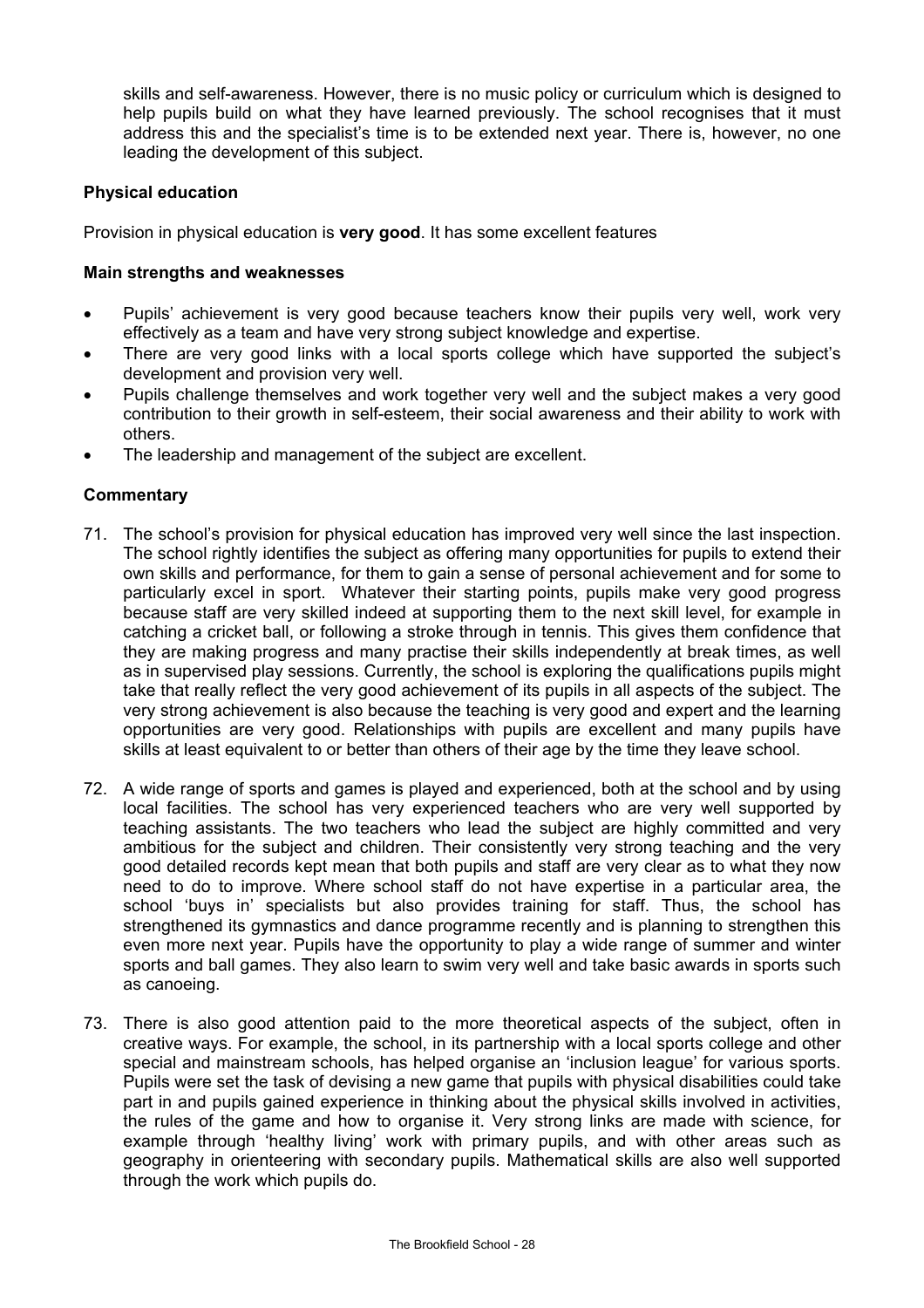74. The subject is exceptionally well led by the deputy head teacher and an unqualified instructor. The instructor keeps extensive high quality skills-based records of pupils' achievements that give a clear picture of pupils' progress over time. A recent purchase of video equipment should strengthen this aspect further and, in particular, pupils' ability to evaluate their work for themselves.

## **PERSONAL, SOCIAL AND HEALTH EDUCATION AND CITIZENSHIP**

The provision for personal, social, health and citizenship education (PSHCE) is **satisfactory**.

#### **Main strengths and weaknesses**

- The school has recently been given the Healthy Schools Award.
- The citizenship programme meets requirements but planning does not reflect the organisation of pupils into class groups.
- Award-bearing courses are in place for pupils in Years 9, 10 and 11, but not all Year 9 pupils have the same opportunities to follow such courses.
- There is no formally planned programme for the teaching of personal, social and health education up to Year 9.

- 75. There was limited evidence available to inspectors in relation to the subject itself, and no specific PSHCE sessions could be seen during the inspection period. However, the support for pupils' personal development in and out of lessons, especially in relation to their specific emotional, social and behavioural needs and especially their confidence and self-esteem, is very good. The provision for citizenship and for personal, social and health education is evaluated together.
- 76. Pupils across the school have a satisfactory range of learning experiences in PSHCE; teaching, learning and achievement in the subject are all satisfactory.
- 77. As part of the school's work towards the Healthy Schools Award, there have been several relevant activities, including the use of a theatre group to build pupils' awareness of issues such as bullying. The school nurse leads sessions on alcohol and drugs awareness as well as sex and relationships education. However, these do not form part of a planned progressive programme of PSHCE as described in the school's subject policy. Such a programme needs to be developed to ensure that the place of these topics is secure in the school's curriculum, and to enable pupils to continue to build on their knowledge, skills and understanding as they progress through the school. This weakness is formally recognised in the school's improvement plan.
- 78. There is a clear programme for citizenship, which meets requirements, and this has been written since the last inspection. As part of the programme, a school council has been developed, and this is beginning to involve pupils in the life of the school. For instance, they have made decisions about which charity they will support, and how they will raise funds. However, the planned programme is based on a two-year cycle, and this does not match the organisation of pupils into classes. This means that unnecessary repetition is built into the programme.
- 79. A good development is the introduction of accredited courses for pupils in Years 9, 10 and 11. All Year 9 pupils follow ASDAN's (Award Scheme Development and Accreditation Network) Youth Award Scheme (Bronze), and most pupils achieve this whilst they are in Year 10. For lower attainers in Year 9, the OCR (Oxford Cambridge and Royal Society for Arts) 'Initial Award in Lifeskills' has recently commenced. Although higher attainers in Year 9 do not currently have a similar opportunity, there are plans to introduce suitable accreditation for them too.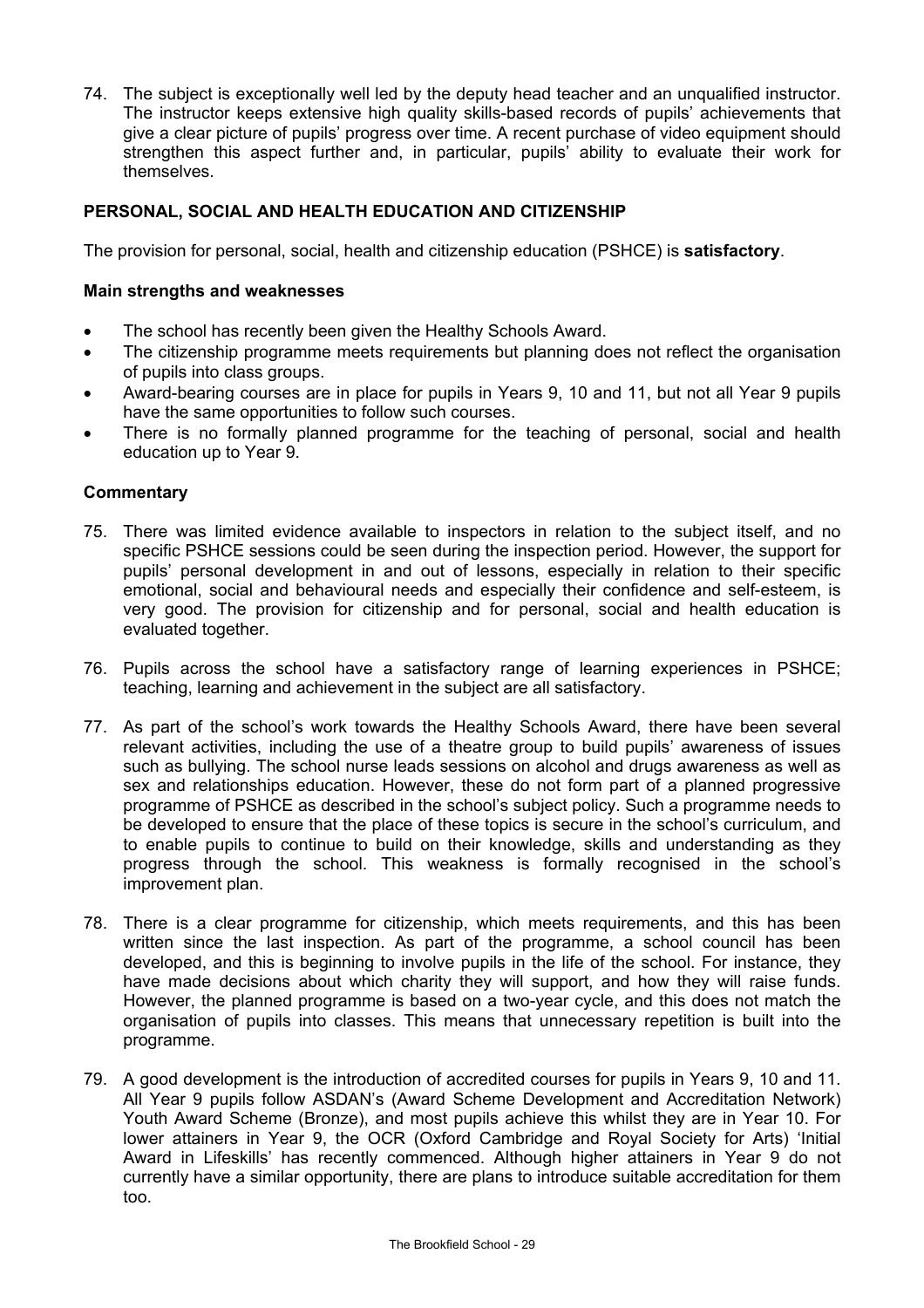80. Improvement since the last inspection is satisfactory, as are the leadership and management of the subject. The main emphasis has been on developing the citizenship programme; the subject leader is now planning to link all strands of current practice into a cohesive PSHCE programme.